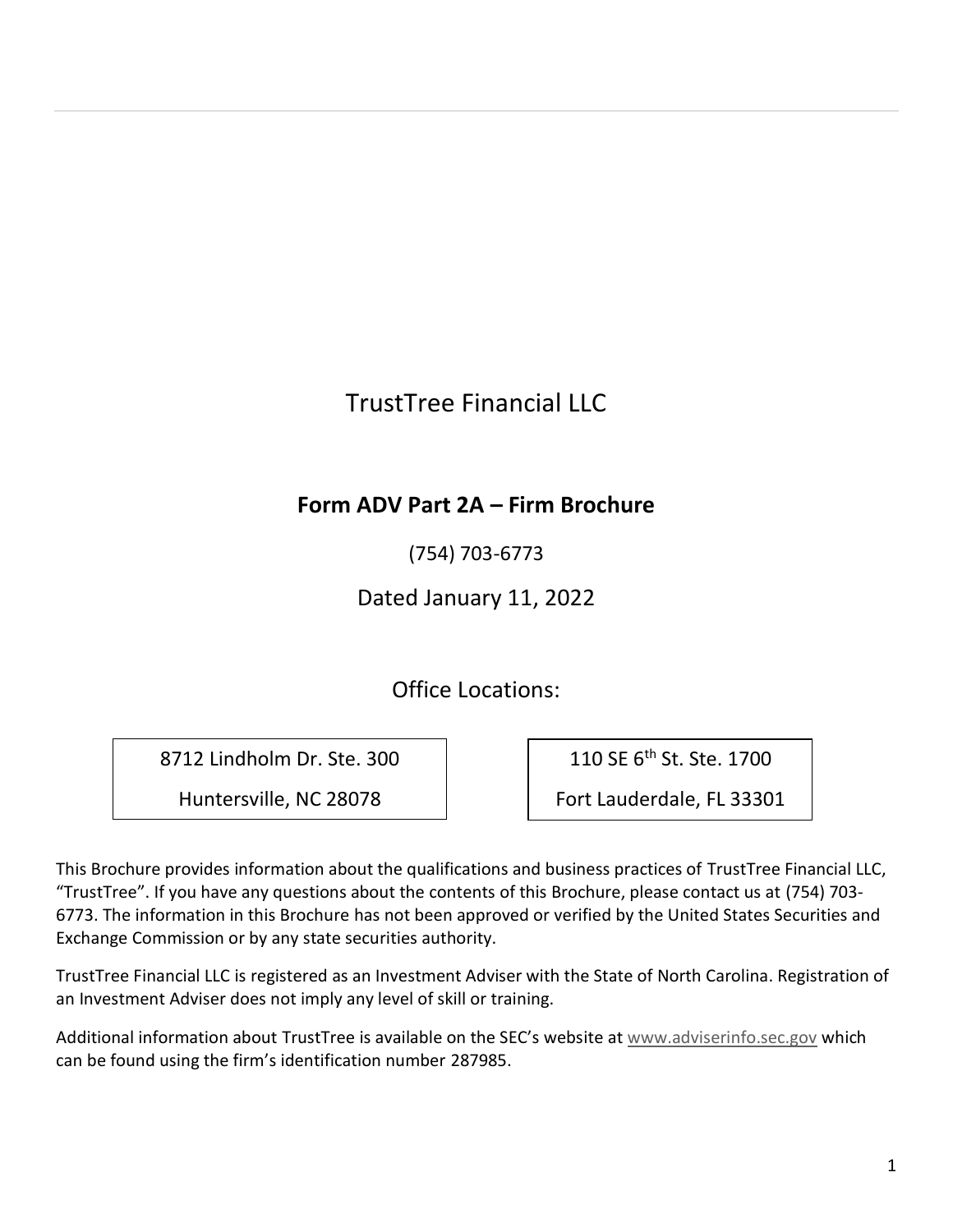## <span id="page-1-0"></span>Item 2: Material Changes

TrustTree Financial LLC is required to advise you of any material changes to this Form ADV – Part 2A. Since the last Brochure dated March 15, 2021, no material changes have been made.

## <span id="page-1-1"></span>Item 3: Table of Contents

#### **Contents**

| Item 11: Code of Ethics, Participation or Interest in Client Transactions and Personal Trading . 14 |
|-----------------------------------------------------------------------------------------------------|
|                                                                                                     |
|                                                                                                     |
|                                                                                                     |
|                                                                                                     |
|                                                                                                     |
|                                                                                                     |
|                                                                                                     |
|                                                                                                     |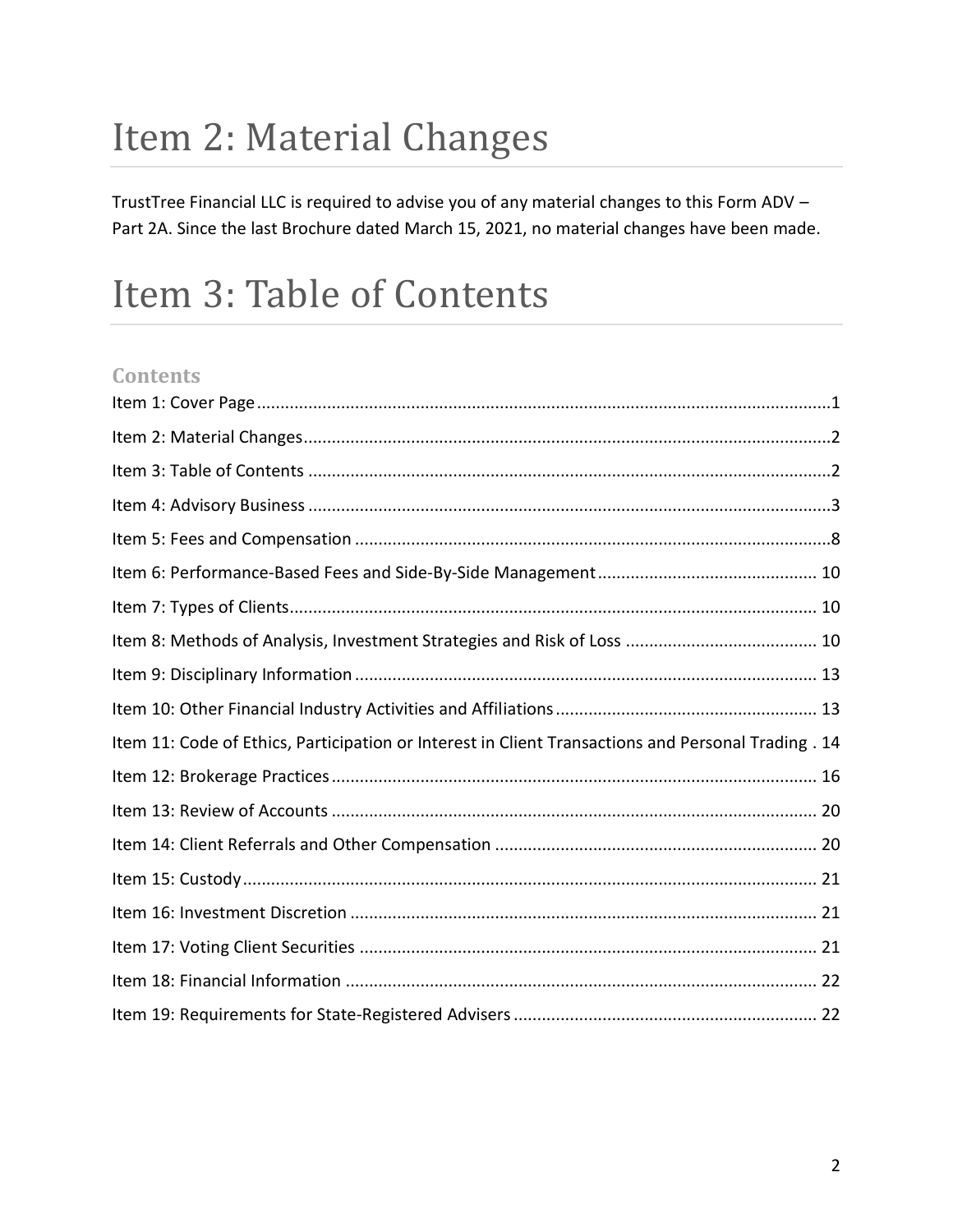## <span id="page-2-0"></span>Item 4: Advisory Business

### **Description of Advisory Firm**

TrustTree Financial LLC is registered as an Investment Adviser with the State of North Carolina; and maintains an office in North Carolina as well as Florida. We were founded in February 2012 however did not begin using the TrustTree name until April of 2017. Brandon R. Opre is the principal owner of TrustTree. As of December 31, 2021, TrustTree managed approximately fifty million dollars of client assets on a discretionary basis.

### **Types of Advisory Services**

#### **Investment Management Services**

We are in the business of managing individually tailored investment portfolios on a fully discretionary basis. Our firm provides continuous advice to a client regarding the investment of client funds based on the individual needs of the client. Through personal discussions in which goals and objectives based on a client's particular circumstances are established, we develop a client's personal investment policy or an investment plan with an asset allocation target and create and manage a portfolio based on that policy and allocation target. During our datagathering process, we determine the client's individual objectives, time horizons, risk tolerance, and liquidity needs. We may also review and discuss a client's prior investment history, as well as family composition and background.

Account supervision is guided by the stated objectives of the client (e.g., maximum capital appreciation, growth, income, or growth and income), as well as tax considerations. Clients may impose reasonable restrictions on investing in certain securities, types of securities, or industry sectors. Fees pertaining to this service are outlined in Item 5 of this brochure.

#### **Financial Planning**

Financial planning is a comprehensive evaluation of a client's current and future financial state by using currently known variables to predict future cash flows, asset values and withdrawal plans. The key defining aspect of financial planning is that through the financial planning process, all questions, information and analysis will be considered as they impact and are impacted by the entire financial and life situation of the client. Clients purchasing this service will receive a written or an electronic report, providing the client with a detailed financial plan designed to achieve his or her stated financial goals and objectives.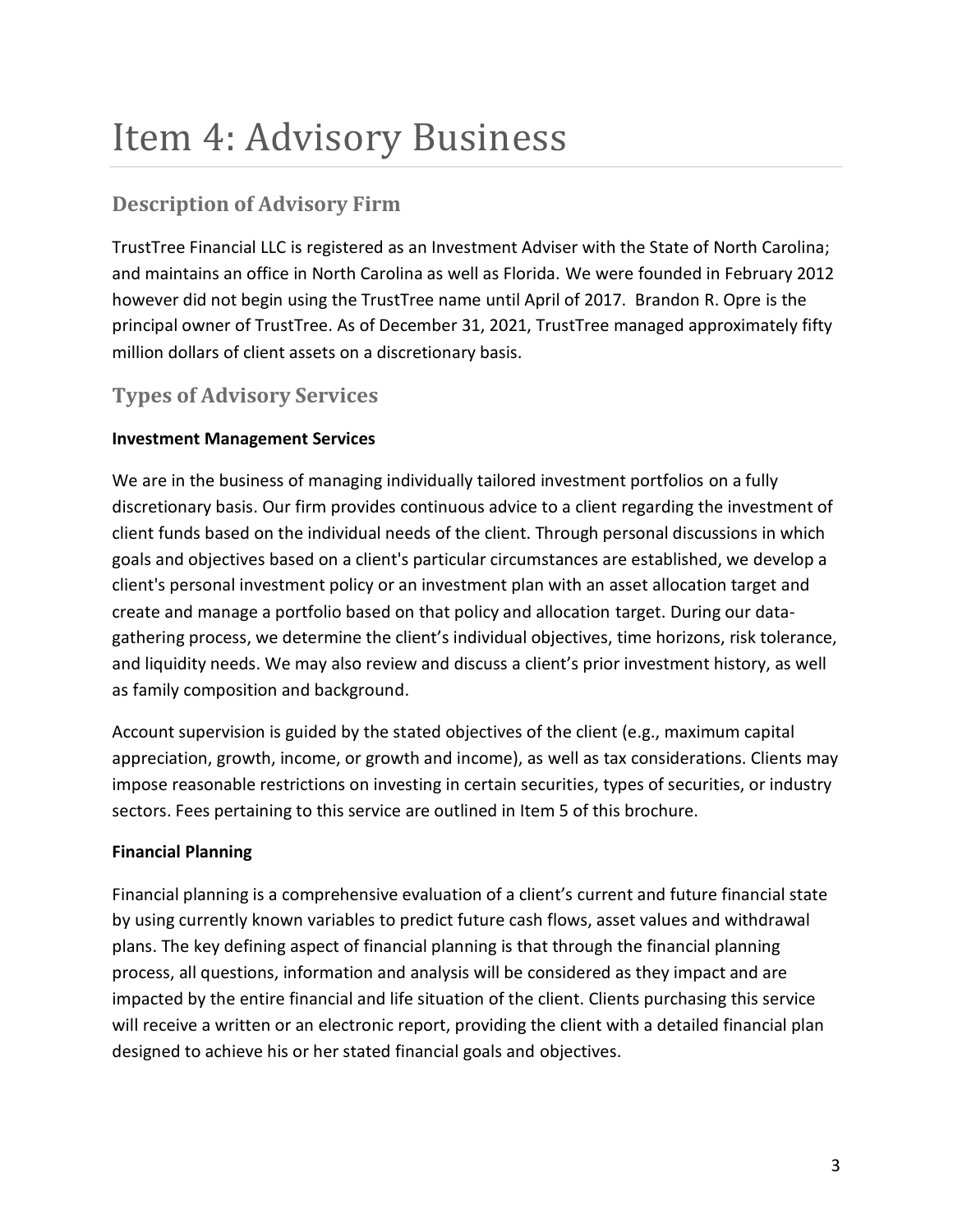The client always has the right to decide whether or not to act upon our recommendations. If the client elects to act on any of the recommendations, the client always has the right to affect the transactions through anyone of their choosing.

In general, the financial plan will address any or all of the following areas of concern. The client and adviser will work together to select the specific areas to cover. These areas may include, but are not limited to, the following:

- **Cash Flow and Debt Management**: We will conduct a review of your income and expenses to determine your current surplus or deficit along with advice on prioritizing how any surplus should be used or how to reduce expenses if they exceed your income. Advice may also be provided on which debts to pay off first based on factors such as the interest rate of the debt and any income tax ramifications. We may also recommend what we believe to be an appropriate cash reserve that should be considered for emergencies and other financial goals, along with a review of accounts (such as money market funds) for such reserves, plus strategies to save desired amounts.
- **College Savings**: Includes projecting the amount that will be needed to achieve college or other post-secondary education funding goals, along with advice on ways for you to save the desired amount. Recommendations as to savings strategies are included, and, if needed, we will review your financial picture as it relates to potential strategies or the best way to contribute to other family members (if appropriate).
- **Employee Benefits Optimization**: We will provide review and analysis as to whether you, as an employee, are taking the maximum advantage possible of your employee benefits. If you are a business owner, we will consider and/or recommend the various benefit programs that can be structured to meet both business and personal retirement goals.
- **Estate Planning**: This usually includes an analysis of your exposure to estate taxes and your current estate plan, which may include whether you have a will, powers of attorney, trusts and other related documents. Our advice also typically includes ways for you to minimize or avoid future estate taxes by implementing appropriate estate planning strategies such as the use of applicable trusts.

We always recommend that you consult with a qualified attorney when you initiate, update, or complete estate planning activities. We may provide you with contact information for attorneys who specialize in estate planning when you wish to hire an attorney for such purposes. From time-to-time, we will participate in meetings or phone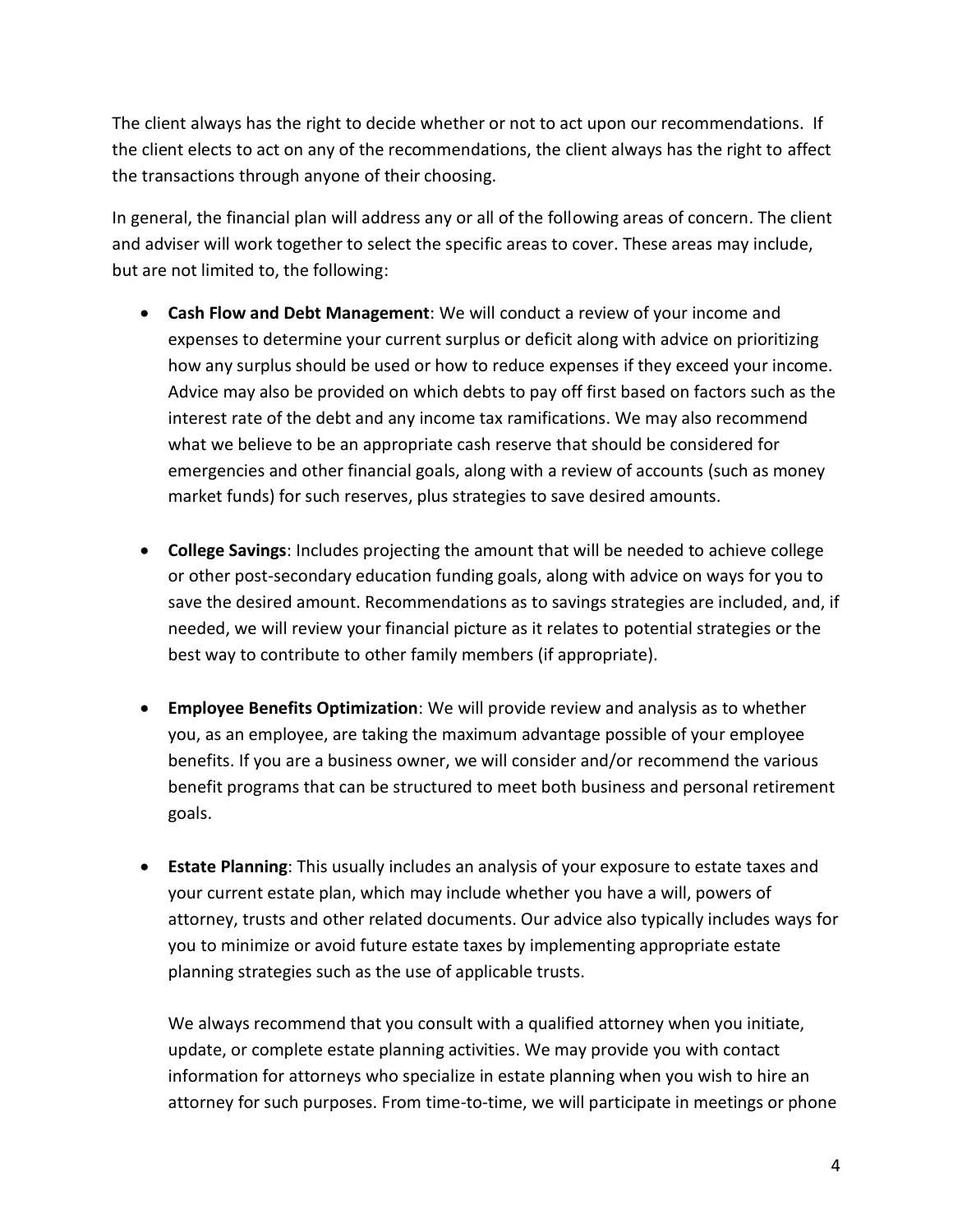calls between you and your attorney with your approval or request.

- **Financial Goals**: We will help clients identify financial goals and develop a plan to reach them. We will identify what you plan to accomplish, what resources you will need to make it happen, how much time you will need to reach the goal, and how much you should budget for your goal.
- **Insurance**: Review of existing policies to ensure proper coverage for life, health, disability, long-term care, liability, home and automobile.
- **Investment Analysis**: This may involve developing an asset allocation strategy to meet clients' financial goals and risk tolerance, providing information on investment vehicles and strategies, reviewing employee stock options, as well as assisting you in establishing your own investment account at a selected broker/dealer or custodian. The strategies and types of investments we may recommend are further discussed in Item 8 of this brochure.
- **Retirement Planning**: Our retirement planning services typically include projections of your likelihood of achieving your financial goals, typically focusing on financial independence as the primary objective. For situations where projections show less than the desired results, we may make recommendations, including those that may impact the original projections by adjusting certain variables (e.g., working longer, saving more, spending less, taking more risk with investments).

If you are near retirement or already retired, advice may be given on appropriate distribution strategies to minimize the likelihood of running out of money or having to adversely alter spending during your retirement years.

- **Risk Management:** A risk management review includes an analysis of your exposure to major risks that could have a significantly adverse effect on your financial picture, such as premature death, disability, property and casualty losses, or the need for long-term care planning. Advice may be provided on ways to minimize such risks and about weighing the costs of purchasing insurance versus the benefits of doing so and, likewise, the potential cost of not purchasing insurance ("self‐insuring").
- **Tax Planning Strategies:** Advice may include ways to minimize current and future income taxes as a part of your overall financial planning picture. For example, we may make recommendations on which type of account(s) or specific investments should be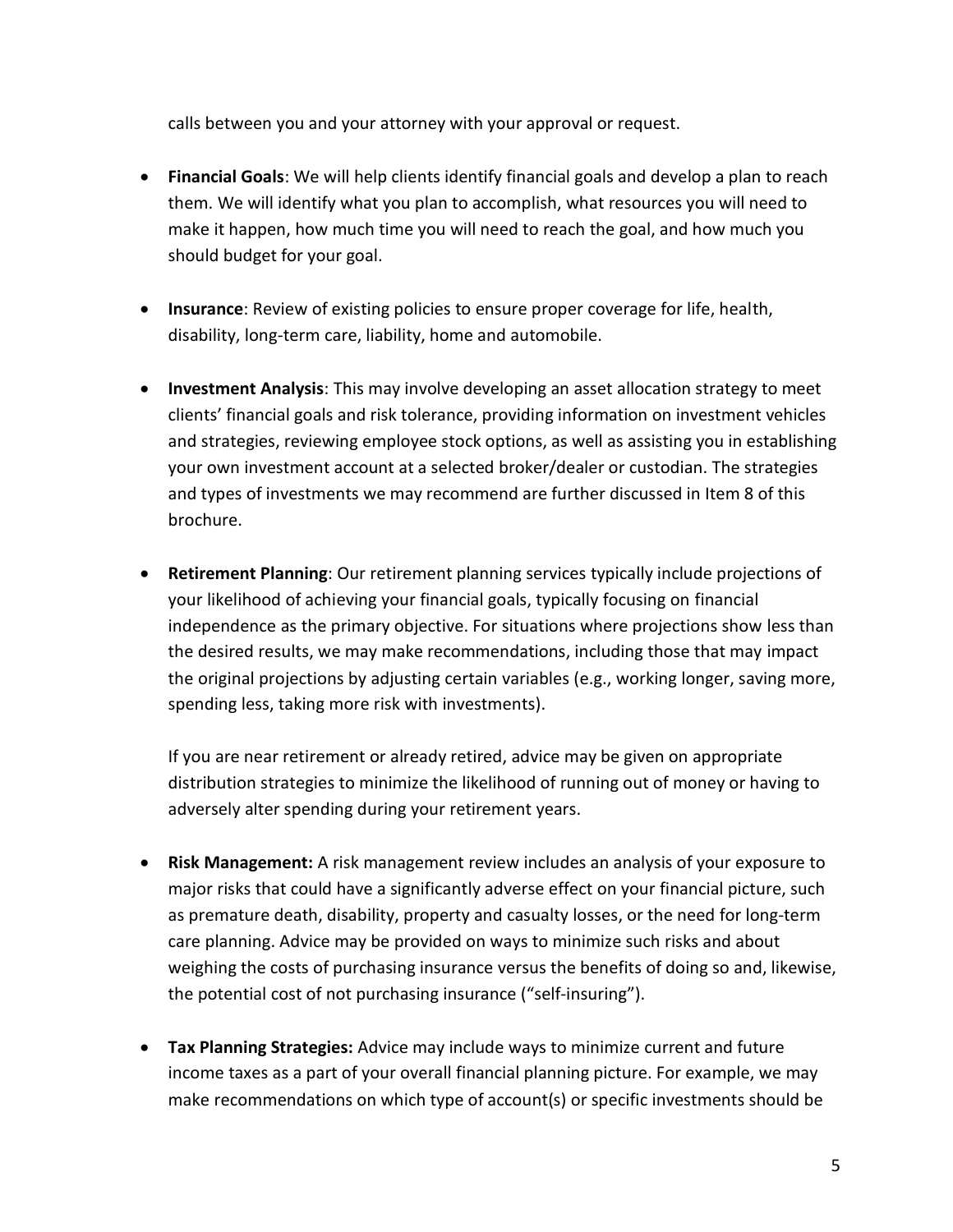owned based in part on their "tax efficiency," with consideration that there is always a possibility of future changes to federal, state or local tax laws and rates that may affect your situation.

We recommend that you consult with a qualified tax professional before initiating any tax planning strategy, and we may provide you with contact information for accountants or attorneys who specialize in this area if you wish to hire someone for such purposes. We will participate in meetings or phone calls between you and your tax professional with your approval.

#### **Ongoing Financial Planning**

In certain financial planning situations, clients may elect to work one-on-one with a planner over an extended period of time. By paying a monthly retainer, clients get continuous access to a planner who will work with them to design their plan. The planner will monitor the plan, recommend any changes and ensure the plan is up to date.

If Ongoing Financial Planning is chosen, a client will be taken through establishing their goals and values around money. They will be required to provide information to help complete the following areas of analysis: net worth, cash flow, insurance, credit scores/reports, employee benefit, retirement planning, insurance, investments, college planning and estate planning. Once the client's information is reviewed, their plan will be built and analyzed, and then the findings, analysis and potential changes to their current situation will be reviewed with the client. Clients subscribing to this service will receive a written or an electronic report, providing the client with specific recommendations designed to achieve his or her stated financial goals and objectives. If a follow up meeting is required, we will meet at the client's convenience. The plan and the client's financial situation and goals will be monitored throughout the year and follow-up phone calls and emails will be made to the client to confirm that any agreed upon action steps have been carried out. On an annual basis, there will be a full review of this plan to ensure its accuracy and ongoing appropriateness. Any needed updates will be implemented at that time.

### **Client Tailored Services and Client Imposed Restrictions**

We offer the same suite of services to all of our clients. However, specific client financial plans and their implementation are dependent upon a client Investment Policy Statement, which outlines each client's current situation (income, tax levels, and risk tolerance levels) and is used to construct a client specific plan to aid in the selection of a portfolio that matches restrictions, needs, and targets.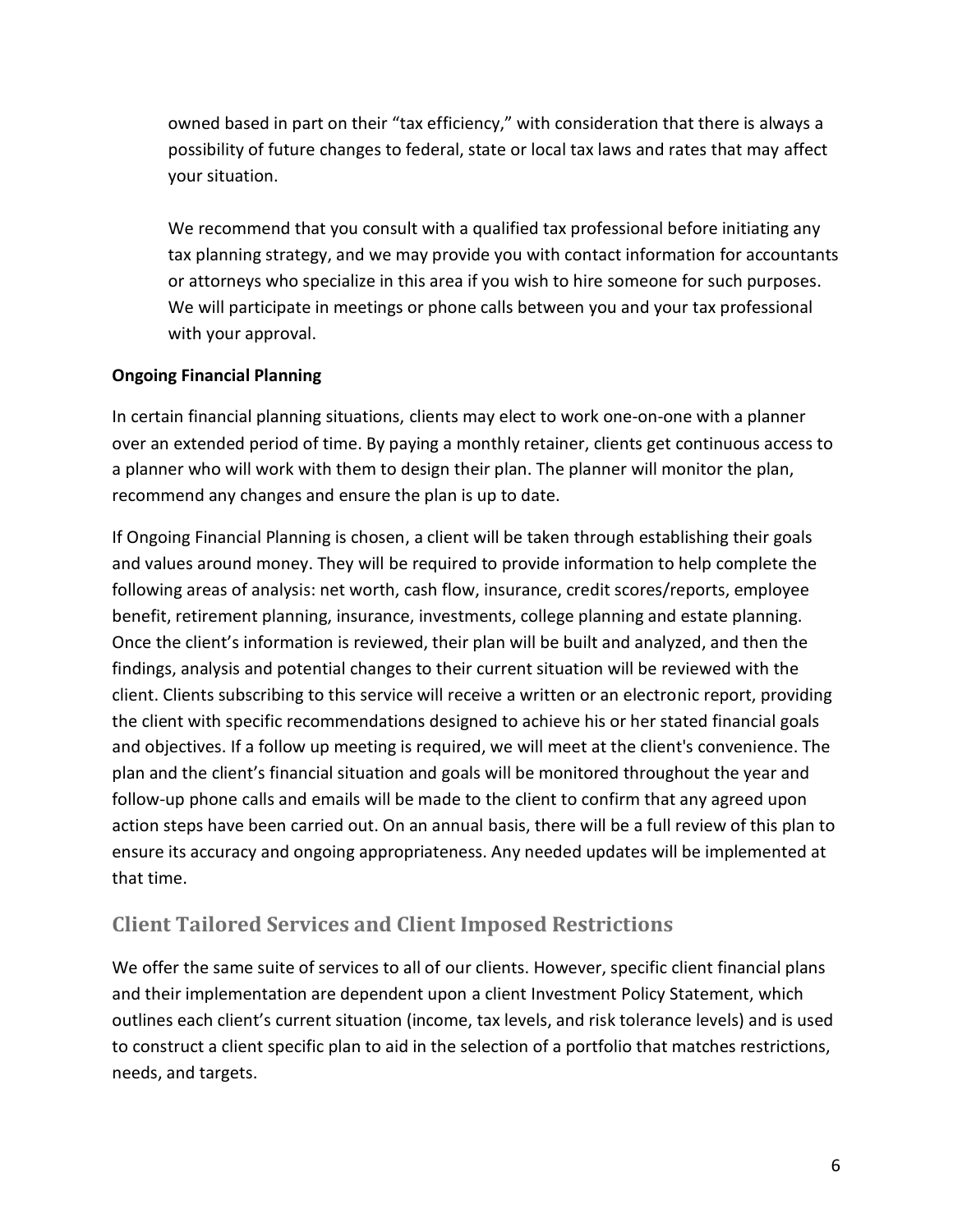#### **Wrap Fee Programs**

We do sponsor and participate in a wrap fee program. Please see our Appendix 1 regarding our wrap program information.

#### **Automated Investment Program**

We offer an automated investment program (the "Program") through which clients are invested in a range of investment strategies we have constructed and manage, each consisting of a portfolio of exchange-traded funds ("ETFs") and a cash allocation. The client's portfolio is held in a brokerage account opened by the client at Charles Schwab & Co., Inc. ("Schwab"). We use the Institutional Intelligent Portfolios® platform ("Platform"), offered by Schwab Performance Technologies ("SPT"), a software provider to independent investment advisors and an affiliate of Schwab., to operate the Program. We are independent of and not owned by, affiliated with, or sponsored or supervised by SPT, Schwab, or their affiliates (together, "Schwab"). We, and not Schwab, are the client's investment advisor and primary point of contact with respect to the Program. We are solely responsible, and Schwab is not responsible, for determining the appropriateness of the Program for the client, choosing a suitable investment strategy and portfolio for the client's investment needs and goals, and managing that portfolio on an ongoing basis. We have contracted with SPT to provide us with the Platform, which consists of technology and related trading and account management services for the Program. The Platform enables us to make the Program available to clients online and includes a system that automates certain key parts of our investment process (the "System"). [The System includes a questionnaire that helps determine the client's objectives and risk and selects an appropriate investment portfolio. Clients should note that we will recommend a portfolio via the System in response to the client's answers to the online questionnaire.] The client may then indicate an interest in a portfolio that is one level less or more conservative or aggressive than the recommended portfolio, but we then make the final decision and select a portfolio based on all the information we have about the client. The System also includes an automated investment engine through which we manage the client's portfolio on an ongoing basis through automatic rebalancing and tax-loss harvesting (if the client is eligible and elects).

We charge clients a fee for our services as described below under Item 5 – Fees and Compensation. Our fees are not set or supervised by Schwab. Clients do not pay brokerage commissions or any other fees to Schwab as part of the Program. Schwab does receive other revenues in connection with the Program.

We do not pay SPT fees for the Platform so long as we maintain \$100 million in client assets in accounts at Schwab that are not enrolled in the Program. If we do not meet this condition, then we pay SPT an annual licensing fee of 0.10% (10 basis points) on the value of our clients' assets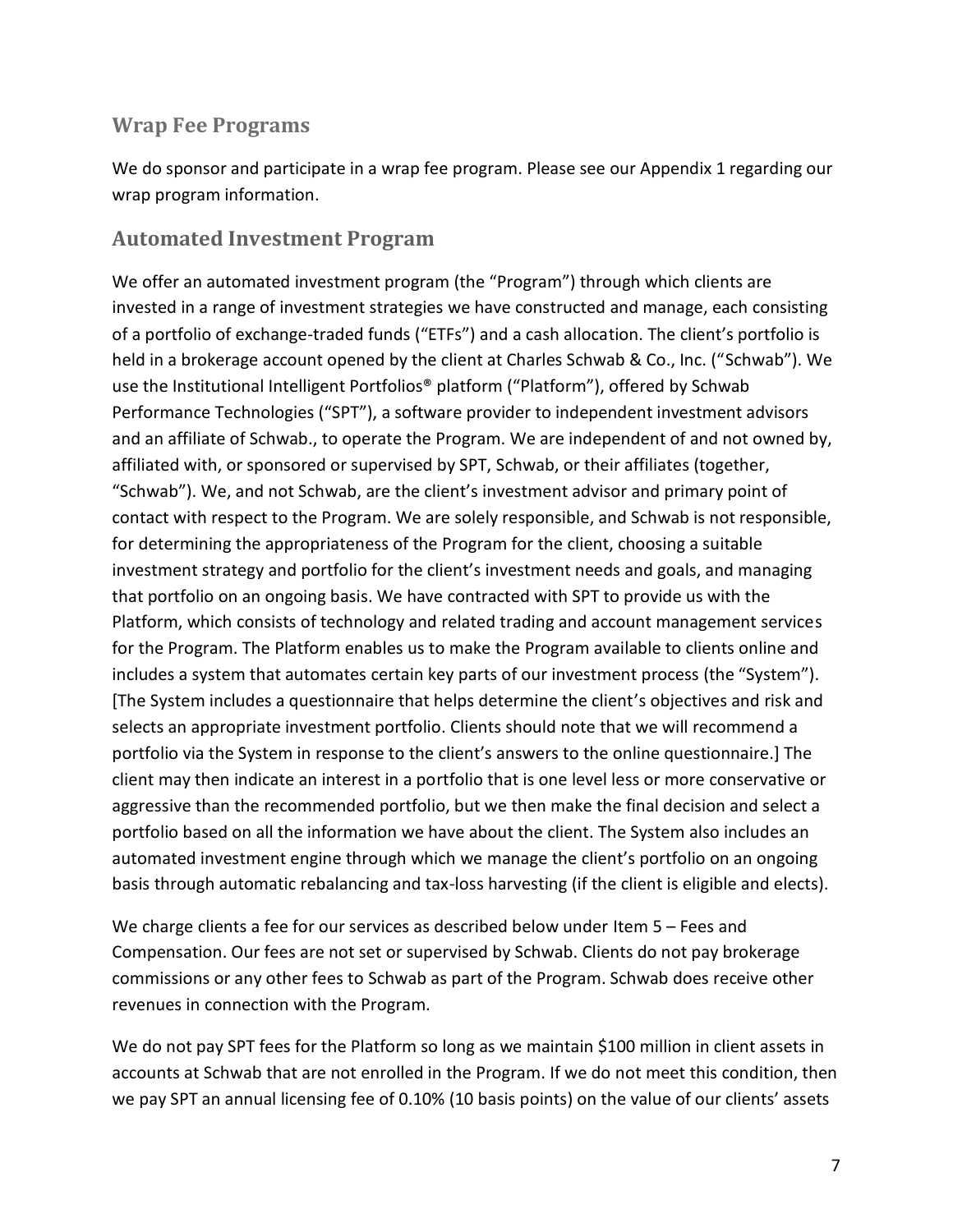in the Program. This fee arrangement gives us an incentive to recommend or require that our clients with accounts not enrolled in the Program be maintained with Schwab.

## <span id="page-7-0"></span>Item 5: Fees and Compensation

Please note, unless a client has received the firm's disclosure brochure at least 48 hours prior to signing the investment advisory contract, the investment advisory contract may be terminated by the client within five (5) business days of signing the contract without incurring any advisory fees and without penalty. How we are paid depends on the type of advisory service we are performing. Please review the fee and compensation information below.

#### **Investment Management Services (IMS)**

**Account Value Quarterly IMS Fee Quarterly IMS fee with Financial Planning \$0 - \$100,000** .375% per quarter .4375% per quarter **\$100,001 - \$500,000** .3125% per quarter .375% per quarter **\$500,001 - \$2,000,000** .25% per quarter .3125% per quarter **\$2,000,001 - \$5,000,000** .225% per quarter .2875% per quarter **\$5,000,001 and Above** .1875% per quarter .25% per quarter

Our standard advisory fee is based on the market value of the assets under management and is calculated as follows:

The above fees are negotiable and are pro-rated and paid in arrears on a quarterly basis. Our minimum account asset size is \$100,000. At our discretion we may raise the minimum account size or conversely accept amounts under \$100k. The advisory fee is a flat fee and is calculated by assessing the percentage rates using the predefined levels of assets as shown in the above chart. We have the ability to bill on account values as of the last day of the quarter, or the average daily balance over the quarter. No increase in the annual fee shall be effective without agreement from the client by signing a new agreement or amendment to their current advisory agreement.

Advisory fees are directly debited from client accounts. Accounts initiated or terminated during a calendar quarter will be charged a pro-rated fee based on the amount of time remaining in the billing period. An account may be terminated with written notice at least 15 calendar days in advance. Since fees are paid in arrears, no rebate will be needed upon termination of the account.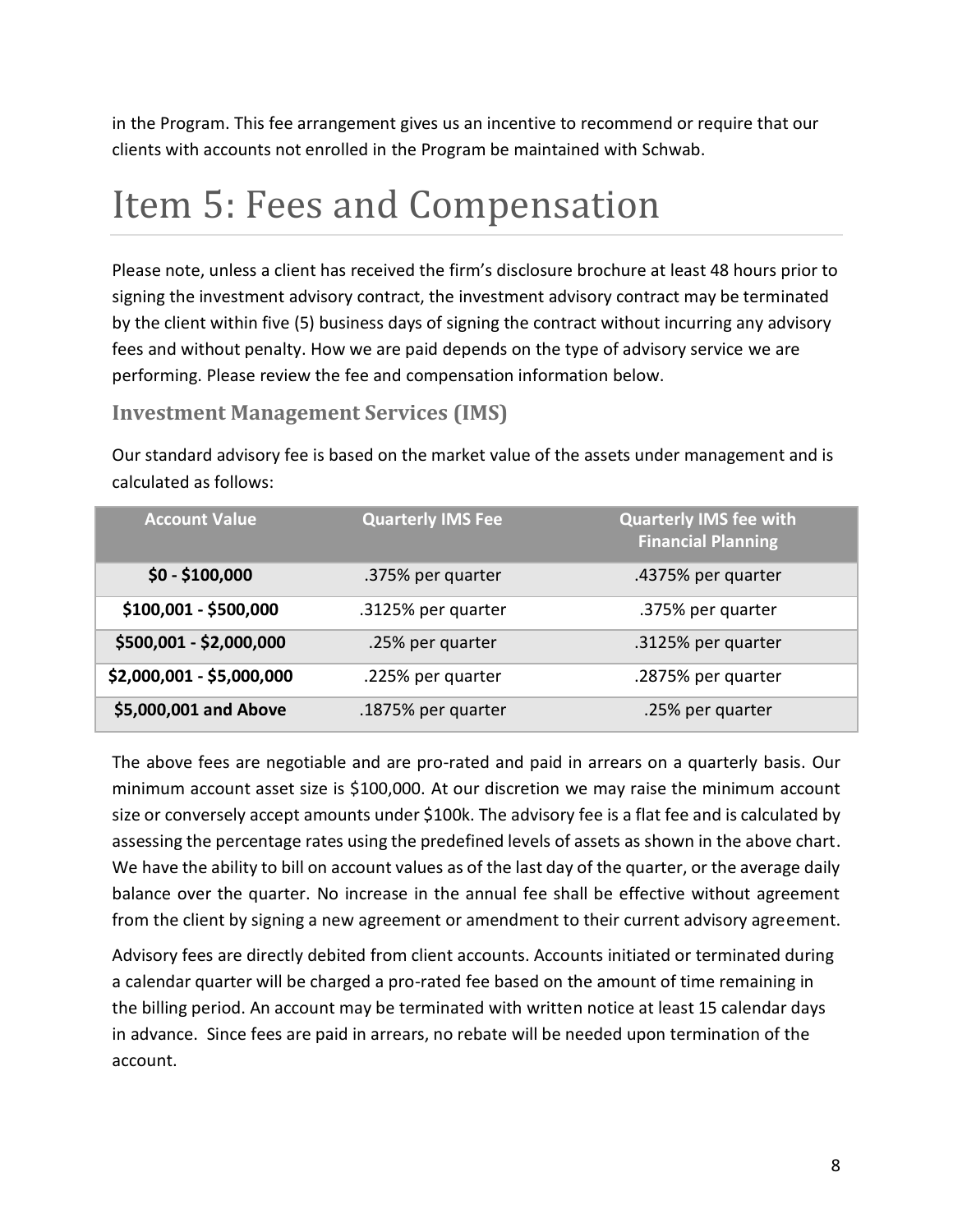### **Financial Planning Fixed Fee**

Financial Planning will generally be offered on a fixed fee basis. The fixed fee will be agreed upon before the start of any work. The fixed fee can range between \$600 and \$5,000. The fee is negotiable, depending on the complexity of client's situation. If a fixed fee program is chosen, the fee is due at commencement of the service, however, TrustTree will not bill an amount above \$500 more than 6 months in advance. In the event of early termination, the client will be billed for the hours worked at a rate of \$200 per hour for work completed, and the client will be refunded the difference.

### **Financial Planning Hourly Fee**

Financial Planning fee is an hourly rate is \$200 per hour. The fee may be negotiable in certain cases and is due at the completion of the engagement. Before any work begins, client will be given an estimated number of hours needed to complete plan as part of the advisory contract. In the event of early termination by client, any fees for the hours already worked will be due.

### **Ongoing Financial Planning**

Ongoing Financial Planning consists of an ongoing fee that is paid monthly, in advance, at the rate of \$50-\$450 per month. The fee may be negotiable in certain cases. This service may be terminated with 30 days' notice. Upon termination of any account, the fee will be prorated and any unearned fee will be refunded to the client.

### **Other Types of Fees and Expenses**

Our fees are exclusive of brokerage commissions, transaction fees, and other related costs and expenses that may be incurred by the client. Clients may incur certain charges imposed by custodians, brokers, and other third parties such as custodial fees, deferred sales charges, oddlot differentials, transfer taxes, wire transfer and electronic fund fees, and other fees and taxes on brokerage accounts and securities transactions. Mutual fund and exchange traded funds also charge internal management fees, which are disclosed in a fund's prospectus. Such charges, fees and commissions are exclusive of and in addition to our fee, and we shall not receive any portion of these commissions, fees, and costs.

As described in Item 4, clients do not pay fees to SPT or brokerage commissions or other fees to Schwab as part of the Program. Schwab does receive other revenues in connection with the Program. Brokerage arrangements are further described below in Item 12, and it further describes the factors that we consider in selecting or recommending broker-dealers for client's transactions and determining the reasonableness of their compensation (e.g., commissions).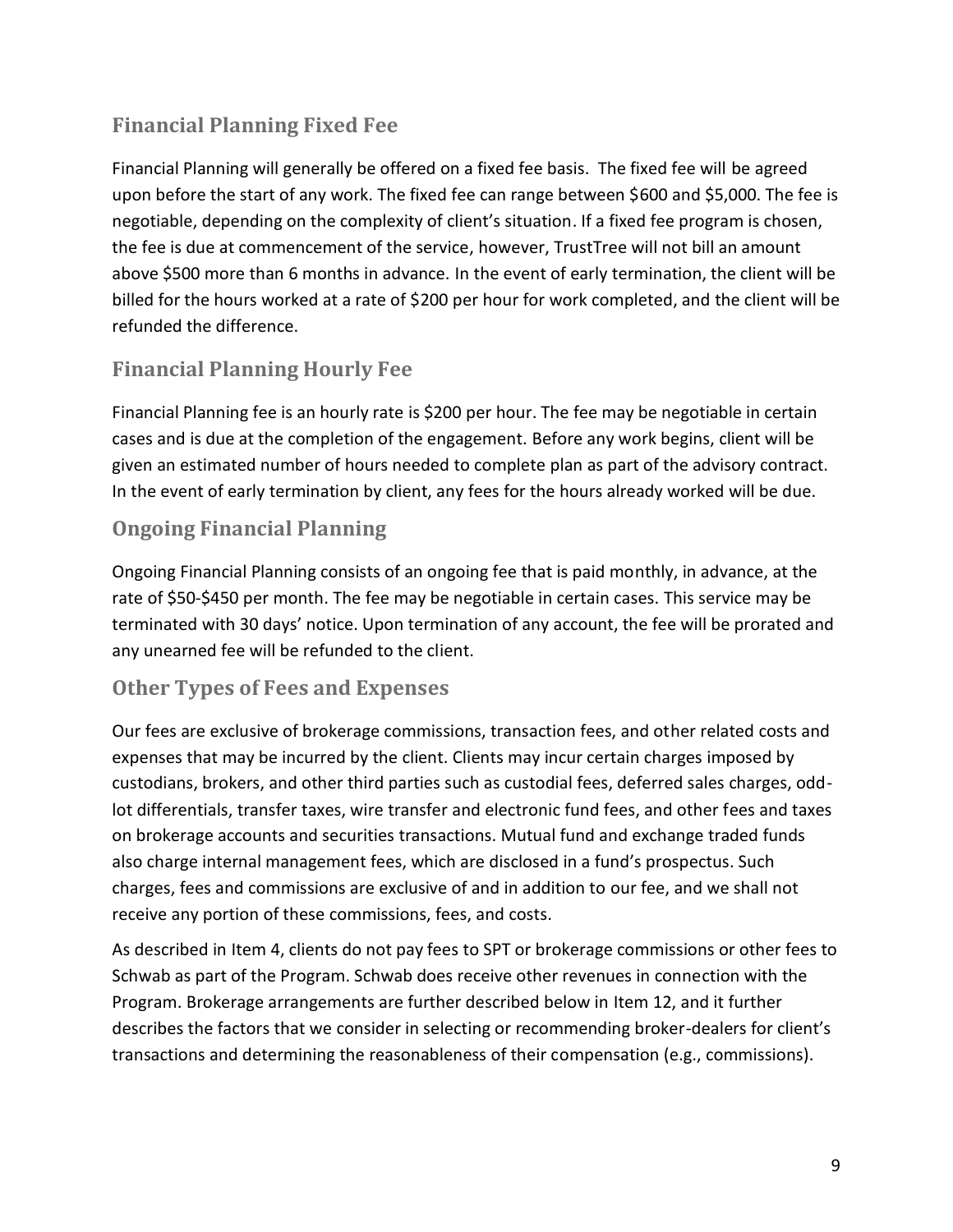We do not accept compensation for the sale of securities or other investment products including asset-based sales charges or service fees from the sale of mutual funds.

## <span id="page-9-0"></span>Item 6: Performance-Based Fees and Side-By-Side Management

We do not offer performance-based fees.

## <span id="page-9-1"></span>Item 7: Types of Clients

We provide financial planning and portfolio management services to individuals, corporations, trusts, foundations, and high net-worth individuals. Clients eligible to enroll in the "Program" include individuals, IRAs, and revocable living trusts (organizations such as corporations and partnerships, or government entities are not eligible for the Program).

We generally recommend that a minimum household account size be \$100,000 for more costefficiency and greater investment flexibility, or a net worth greater than \$250,000. The minimum investment required to open an account in the "Program" is \$100,000. These requirements may be waived, in certain circumstances, at the sole discretion of TrustTree.

## <span id="page-9-2"></span>Item 8: Methods of Analysis, Investment Strategies and Risk of Loss

Our primary methods of investment analysis are fundamental and technical analysis.

**Fundamental analysis** involves analyzing individual companies and their industry groups, such as a company's financial statements, details regarding the company's product line, the experience, and expertise of the company's management, and the outlook for the company's industry. The resulting data is used to measure the true value of the company's stock compared to the current market value. The risk of fundamental analysis is that information obtained may be incorrect and the analysis may not provide an accurate estimate of earnings, which may be the basis for a stock's value. If securities prices adjust rapidly to new information, utilizing fundamental analysis may not result in favorable performance.

**Technical analysis** involves using chart patterns, momentum, volume, and relative strength in an effort to pick sectors that may outperform market indices. However, there is no assurance of accurate forecasts or that trends will develop in the markets we follow. In the past, there have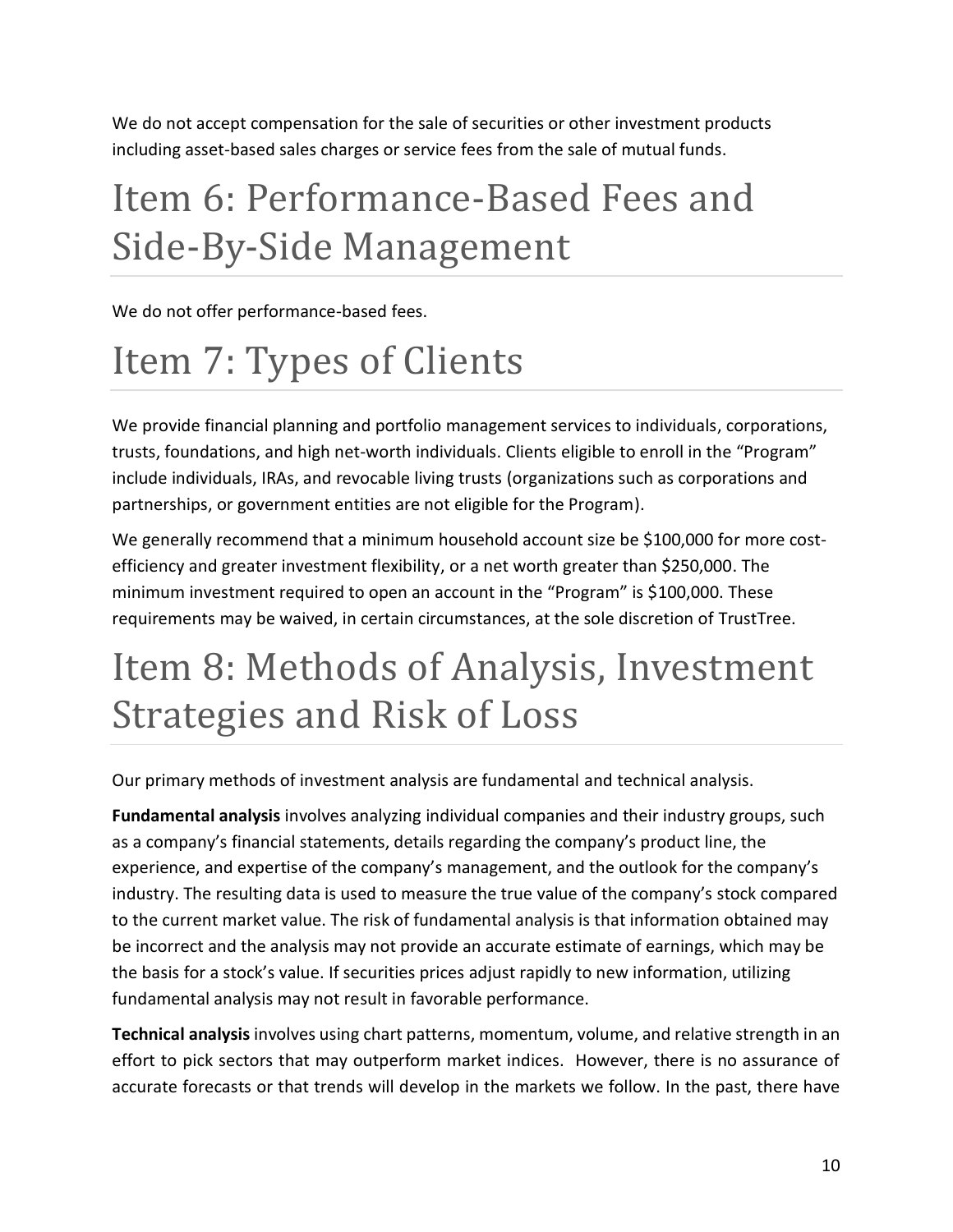been periods without discernible trends and similar periods will presumably occur in the future. Even where major trends develop, outside factors like government intervention could potentially shorten them.

Furthermore, one limitation of technical analysis is that it requires price movement data, which can translate into price trends sufficient to dictate a market entry or exit decision. In a trendless or erratic market, a technical method may fail to identify trends requiring action. In addition, technical methods may overreact to minor price movements, establishing positions contrary to overall price trends, which may result in losses. Finally, a technical trading method may under perform other trading methods when fundamental factors dominate price moves within a given market.

#### **Passive and Active Investment Management**

We use a combination of passive and active investment management. Passive investing involves building portfolios that are comprised of various distinct asset classes. The asset classes are weighted in a manner to achieve a desired relationship between correlation, risk and return. Funds that passively capture the returns of the desired asset classes are placed in the portfolio. The funds that are used to build passive portfolios are typically index mutual funds or exchange traded funds.

In contrast, active management involves a single manager or managers who employ some method, strategy or technique to construct a portfolio that is intended to generate returns that are greater than the broader market or a designated benchmark. In either passive or active, we seek to invest in securities with a minimum of 12-to-18 month time horizon as a means to both minimize trading expenses and capital gains rates.

#### **Material Risks Involved**

**All investing strategies we offer involve risk and may result in a loss of your original investment, which you should be prepared to bear.** Many of these risks apply equally to stocks, bonds, commodities and any other investment or security. Material risks associated with our investment strategies are listed below.

**Market Risk:** Market risk involves the possibility that an investment's current market value will fall because of a general market decline, reducing the value of the investment regardless of the operational success of the issuer's operations or its financial condition.

**Strategy Risk:** The Adviser's investment strategies and/or investment techniques may not work as intended.

**Interest Rate Risk:** Bond (fixed income) prices generally fall when interest rates rise, and the value may fall below par value or the principal investment. The opposite is also generally true: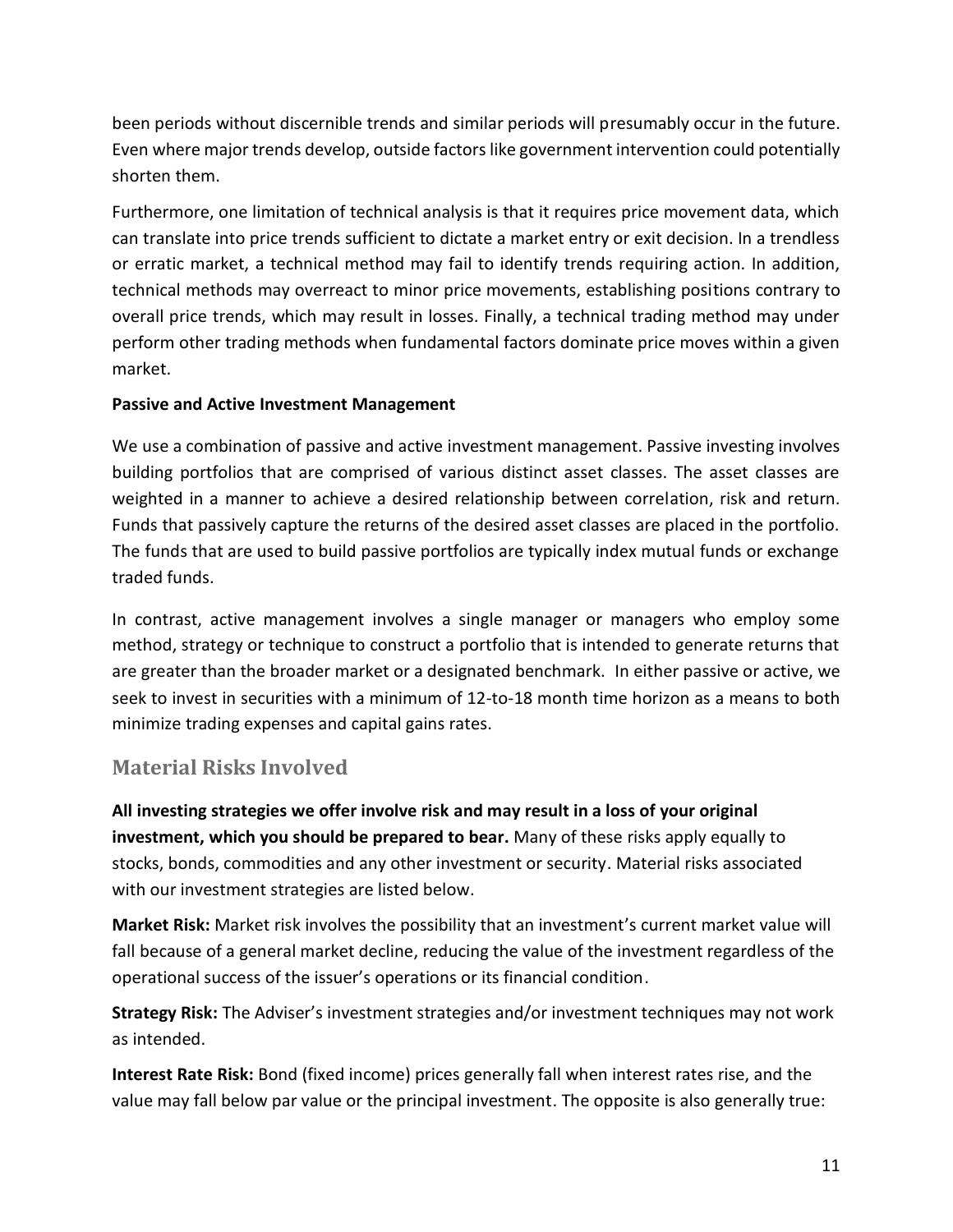bond prices generally rise when interest rates fall. In general, fixed income securities with longer maturities are more sensitive to these price changes. Most other investments are also sensitive to the level and direction of interest rates.

**Legal or Legislative Risk**: Legislative changes or Court rulings may impact the value of investments, or the securities' claim on the issuer's assets and finances.

**Inflation**: Inflation may erode the buying-power of your investment portfolio, even if the dollar value of your investments remains the same.

#### **Risks Associated with Securities**

Apart from the general risks outlined above which apply to all types of investments, specific securities may have other risks.

**Common stocks** may go up and down in price quite dramatically, and in the event of an issuer's bankruptcy or restructuring could lose all value. A slower-growth or recessionary economic environment could have an adverse effect on the price of all stocks.

**Corporate Bonds** are debt securities to borrow money. Generally, issuers pay investors periodic interest and repay the amount borrowed either periodically during the life of the security and/or at maturity. Alternatively, investors can purchase other debt securities, such as zero coupon bonds, which do not pay current interest, but rather are priced at a discount from their face values and their values accrete over time to face value at maturity. The market prices of debt securities fluctuate depending on such factors as interest rates, credit quality, and maturity. In general, market prices of debt securities decline when interest rates rise and increase when interest rates fall. The longer the time to a bond's maturity, the greater its interest rate risk.

**Municipal Bonds** are debt obligations generally issued to obtain funds for various public purposes, including the construction of public facilities. Municipal bonds pay a lower rate of return than most other types of bonds. However, because of a municipal bond's tax-favored status, investors should compare the relative after-tax return to the after-tax return of other bonds, depending on the investor's tax bracket. Investing in municipal bonds carries the same general risks as investing in bonds in general. Those risks include interest rate risk, reinvestment risk, inflation risk, market risk, call or redemption risk, credit risk, and liquidity and valuation risk.

**Options and other derivatives** carry many unique risks, including time-sensitivity, and can result in the complete loss of principal. While covered call writing does provide a partial hedge to the stock against which the call is written, the hedge is limited to the amount of cash flow received when writing the option. When selling covered calls, there is a risk the underlying position may be called away at a price lower than the current market price.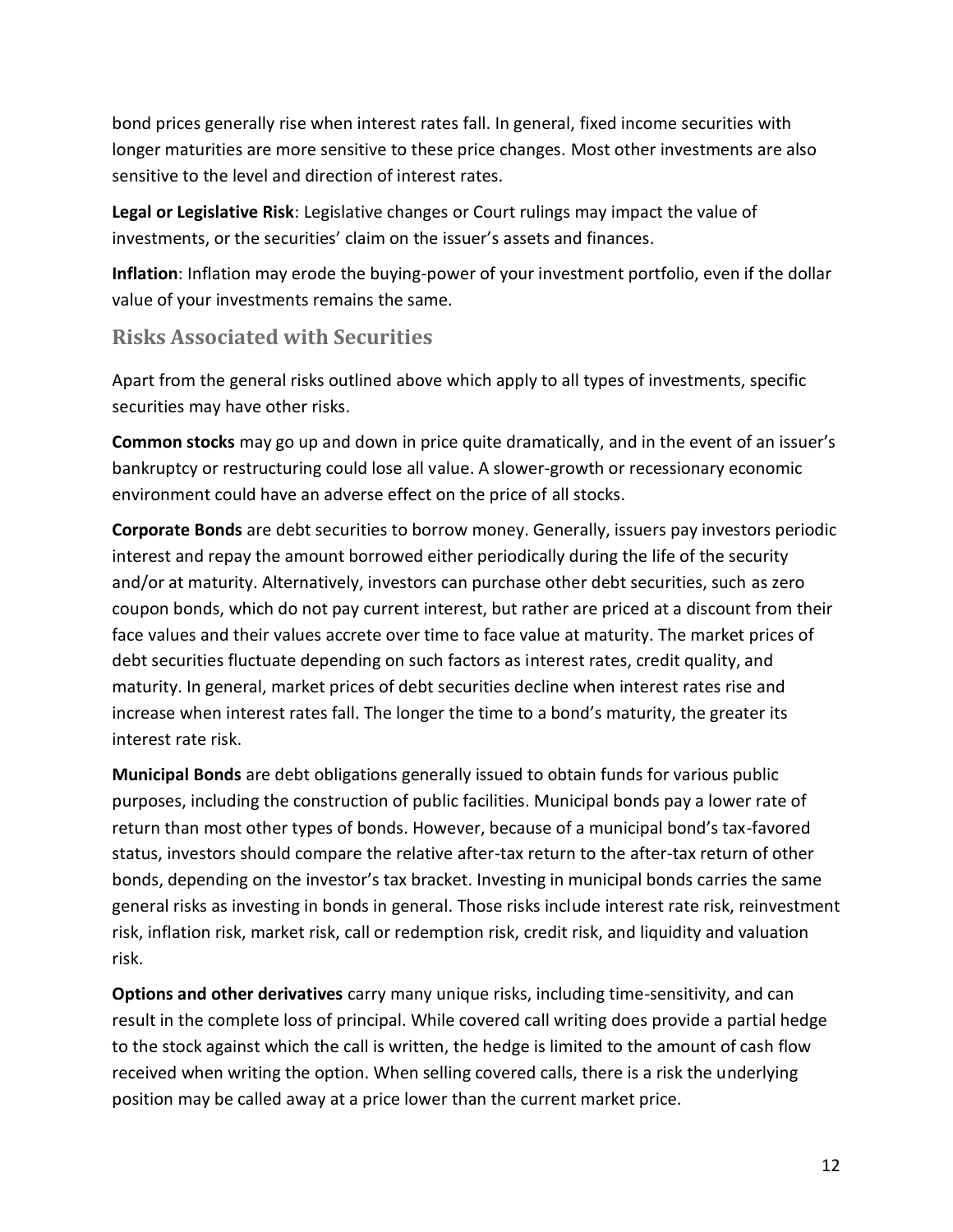**Exchange Traded Funds** prices may vary significantly from the Net Asset Value due to market conditions. Certain Exchange Traded Funds may not track underlying benchmarks as expected.

**Investment Companies Risk**. When a client invests in open end mutual funds or ETFs, the client indirectly bears its proportionate share of any fees and expenses payable directly by those funds. Therefore, the client will incur higher expenses, many of which may be duplicative. In addition, the client's overall portfolio may be affected by losses of an underlying fund and the level of risk arising from the investment practices of an underlying fund (such as the use of derivatives). ETFs are also subject to the following risks: (i) an ETF's shares may trade at a market price that is above or below their net asset value; (ii) the ETF may employ an investment strategy that utilizes high leverage ratios; or (iii) trading of an ETF's shares may be halted if the listing exchange's officials deem such action appropriate, the shares are de-listed from the exchange, or the activation of market-wide "circuit breakers" (which are tied to large decreases in stock prices) halts stock trading generally. The Adviser has no control over the risks taken by the underlying funds in which clients invest.

## <span id="page-12-0"></span>Item 9: Disciplinary Information

### **Criminal or Civil Actions**

TrustTree and its management have not been involved in any criminal or civil action.

### **Administrative Enforcement Proceedings**

TrustTree and its management have not been involved in administrative enforcement proceedings.

### **Self-Regulatory Organization Enforcement Proceedings**

TrustTree and its management have not been involved in legal or disciplinary events that are material to a client's or prospective client's evaluation of TrustTree or the integrity of its management.

## <span id="page-12-1"></span>Item 10: Other Financial Industry Activities and Affiliations

No TrustTree employee is registered, or have an application pending to register, as a brokerdealer or a registered representative of a broker-dealer.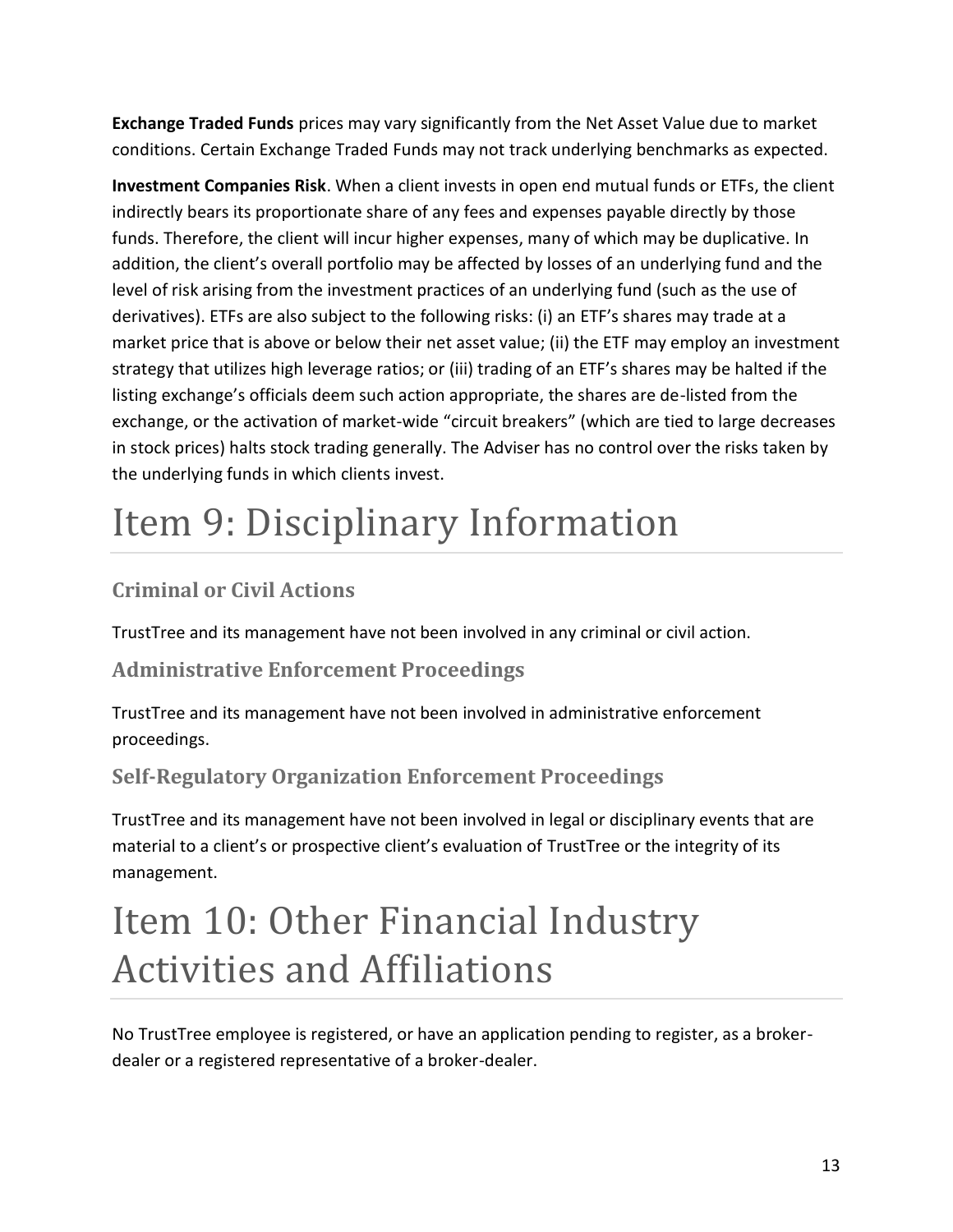No TrustTree employee is registered, or have an application pending to register, as a futures commission merchant, commodity pool operator or a commodity trading adviser.

TrustTree does not have any related parties. As a result, we do not have a relationship with any related parties.

TrustTree only receives compensation directly from clients. We do not receive compensation from any outside source. We do not have any conflicts of interest with any outside party.

During the financial planning process, a need for certain insurance products may be recommended. Investment Advisor Representatives (IARs) are licensed to sell life and disability insurance and may engage in product sales with our clients, for which they will receive additional compensation. Any commissions received through life or disability insurance sales do not offset advisory fees the client may pay for advisory services under TrustTree. Clients are under no obligation to purchase said products from a TrustTree IAR.

## <span id="page-13-0"></span>Item 11: Code of Ethics, Participation or Interest in Client Transactions and Personal Trading

As a fiduciary, our firm and its associates have a duty of utmost good faith to act solely in the best interests of each client. Our clients entrust us with their funds and personal information, which in turn places a high standard on our conduct and integrity. Our fiduciary duty is a core aspect of our Code of Ethics and represents the expected basis of all of our dealings. The firm also adheres to the Code of Ethics and Professional Responsibility adopted by the CFP® Board of Standards Inc., and accepts the obligation not only to comply with the mandates and requirements of all applicable laws and regulations but also to take responsibility to act in an ethical and professionally responsible manner in all professional services and activities.

### **Code of Ethics Description**

This code does not attempt to identify all possible conflicts of interest, and literal compliance with each of its specific provisions will not shield associated persons from liability for personal trading or other conduct that violates a fiduciary duty to advisory clients. A summary of the Code of Ethics' Principles is outlined below.

• Integrity - Associated persons shall offer and provide professional services with integrity.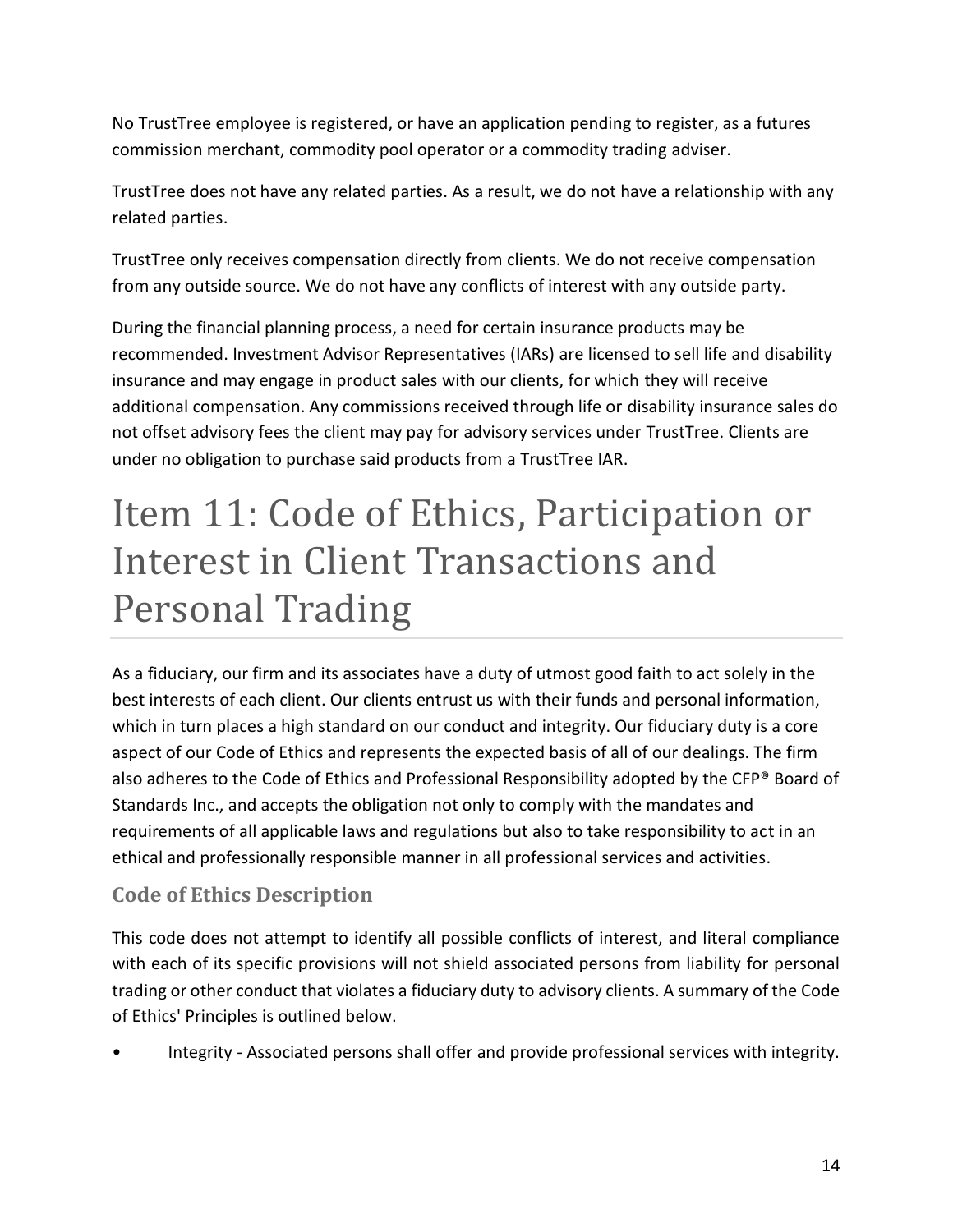- Objectivity Associated persons shall be objective in providing professional services to clients.
- Competence Associated persons shall provide services to clients competently and maintain the necessary knowledge and skill to continue to do so in those areas in which they are engaged.
- Fairness Associated persons shall perform professional services in a manner that is fair and reasonable to clients, principals, partners, and employers, and shall disclose conflict(s) of interest in providing such services.
- Confidentiality Associated persons shall not disclose confidential client information without the specific consent of the client unless in response to proper legal process, or as required by law.
- Professionalism Associated persons' conduct in all matter shall reflect credit of the profession.
- Diligence Associated persons shall act diligently in providing professional services.

We periodically review and amend our Code of Ethics to ensure that it remains current, and we require all firm access persons to attest to their understanding of and adherence to the Code of Ethics at least annually. Our firm will provide of copy of its Code of Ethics to any client or prospective client upon request.

### **Investment Recommendations Involving a Material Financial Interest and Conflicts of Interest**

Neither our firm, its associates or any related person is authorized to recommend to a client, or effect a transaction for a client, involving any security in which our firm or a related person has a material financial interest, such as in the capacity as an underwriter, adviser to the issuer, etc.

### **Advisory Firm Purchase of Same Securities Recommended to Clients and Conflicts of Interest**

Our firm and its "related persons" may buy or sell securities similar to, or different from, those we recommend to clients for their accounts. Our policy is designed to assure that the personal securities transactions, activities and interests of the employees of our firm will not interfere with (i) making decisions in the best interest of advisory clients and (ii) implementing such decisions while, at the same time, allowing employees to invest for their own accounts. Nonetheless, because the Code of Ethics in some circumstances would permit employees to invest in the same securities as clients, there is a possibility that employees might benefit from market activity by a client in a security held by an employee. In an effort to reduce or eliminate certain conflicts of interest involving the firm or personal trading, our policy may require that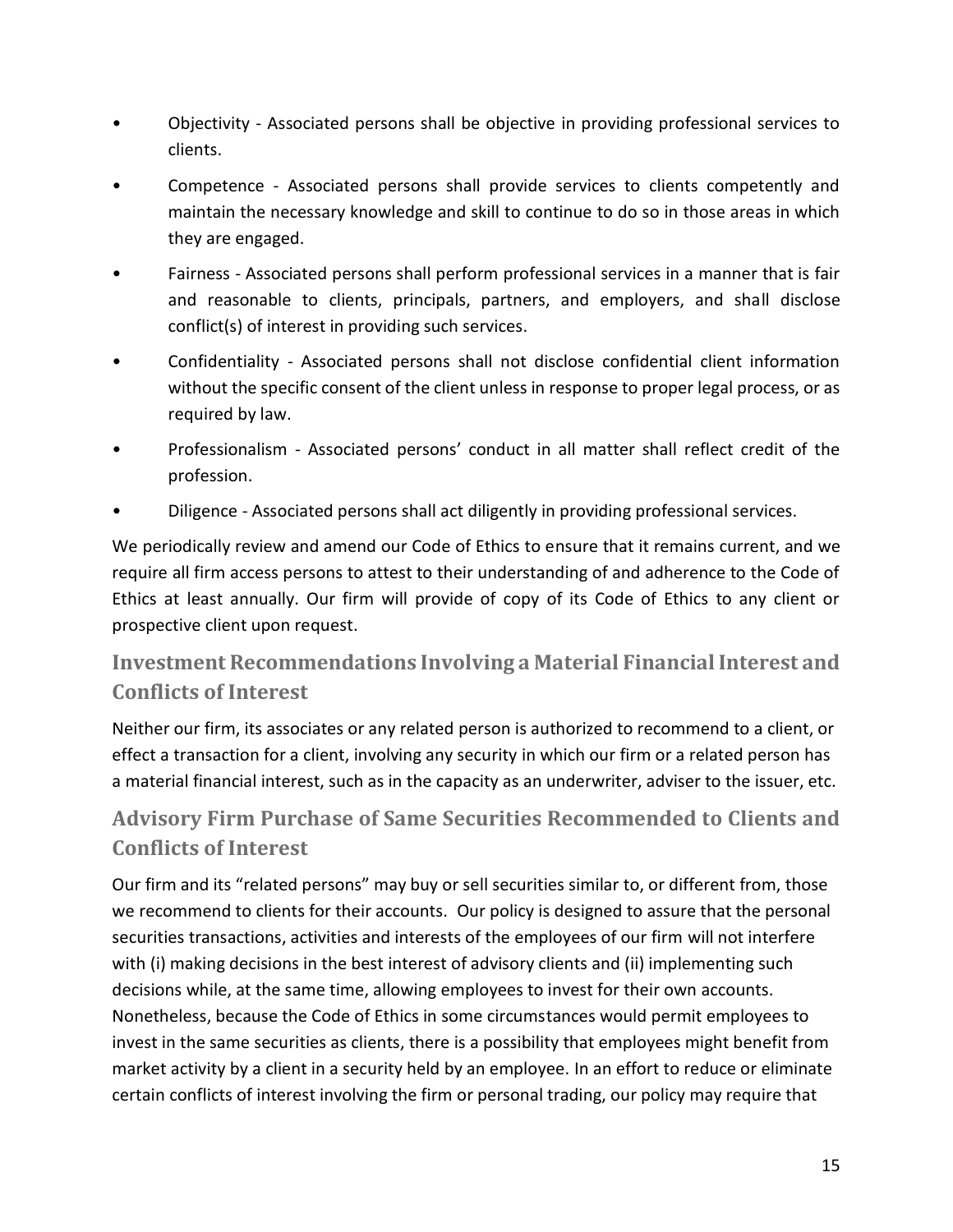we restrict or prohibit associates' transactions in specific reportable securities transactions. Any exceptions or trading pre-clearance must be approved by the firm principal in advance of the transaction in an account, and we maintain the required personal securities transaction records per regulation.

### **Trading Securities at/Around the Same Time as Client's Securities**

From time to time, our firm or its "related persons" may buy or sell securities for themselves at or around the same time as clients. We will not trade non-mutual fund securities prior to the same security for clients on the same trading day.

## <span id="page-15-0"></span>Item 12: Brokerage Practices

### **The Custodian and Brokers We Use**

We do not maintain custody of your assets that we manage, although we may be deemed to have custody of your assets if you give us authority to withdraw assets from your account for payment of our advisory fees (see "Item 15 – Custody"). Your assets, including accounts enrolled in the "Program", must be maintained in an account at a "qualified custodian," generally a broker/dealer or bank. We request that our clients use Charles Schwab & Co., Inc., a registered broker/dealer, member SIPC, as the qualified custodian. We are independently owned and operated and are not affiliated with Schwab. Schwab will hold your assets in a brokerage account and buy and sell securities when we instruct them to. While we request that you use Schwab as custodian/broker, you will decide whether to do so and will open your account with Schwab by entering into an account agreement directly with them. We do not open the account for you, although we may assist you in doing so.

Even though your account is maintained at Schwab, we can still use other brokers to execute trades for your account as described below (see "Your Brokerage and Custody Costs"). However if the client does not wish to place his or her assets with Schwab, then we cannot manage the client's account through the "Program". Schwab may aggregate purchase and sale orders for ETFs across accounts enrolled in the Program, including both accounts for our clients and accounts for clients of other independent investment advisory firms using the Platform.

### **How We Select Brokers/Custodians**

We seek to recommend a custodian/broker who will hold your assets and execute transactions on terms that are, overall, most advantageous when compared to other available providers and their services. We consider a wide range of factors, including, among others: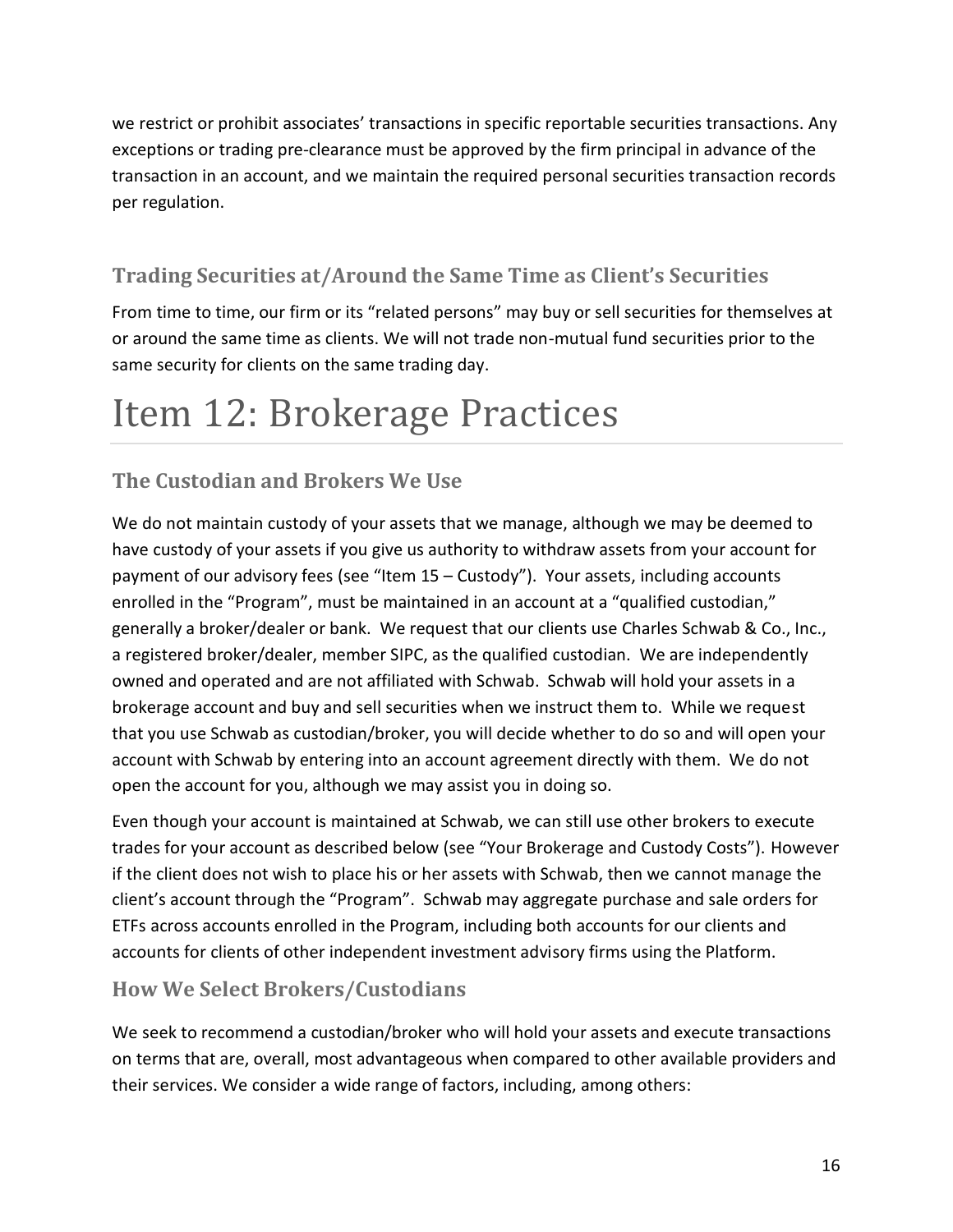- Combination of transaction execution services and asset custody services (generally without a separate fee for custody)
- Capability to execute, clear, and settle trades (buy and sell securities for your account)
- Capability to facilitate transfers and payments to and from accounts (wire transfers, check requests, bill payment, etc.)
- Breadth of available investment products (stocks, bonds, mutual funds, exchangetraded funds (ETFs), etc.)
- Availability of investment research and tools that assist us in making investment decisions
- Quality of services
- Competitiveness of the price of those services (commission rates, margin interest rates, other fees, etc.) and willingness to negotiate the prices
- Reputation, financial strength, and stability
- Prior service to us and our other clients
- Availability of other products and services that benefit us, as discussed below (see "*Products and Services Available to Us From Schwab*")

#### **Your Brokerage and Custody Costs**

For our clients' accounts that Schwab maintains, Schwab generally does not charge you separately for custody services but is compensated by charging you commissions or other fees on trades that it executes or that settle into your Schwab account. In addition to commissions, Schwab charges you a flat dollar amount as a "prime broker" or "trade away" fee for each trade that we have executed by a different broker-dealer but where the securities bought or the funds from the securities sold are deposited (settled) into your Schwab account. These fees are in addition to the commissions or other compensation you pay the executing broker-dealer. Because of this, in order to minimize your trading costs, we have Schwab execute most trades for your account. We have determined that having Schwab execute virtually all trades is consistent with our duty to seek "best execution" of your trades. Best execution means the most favorable terms for a transaction based on all relevant factors, including those listed above (see "*How We Select Brokers/Custodians*").

#### **Products and Services Available to Us From Schwab**

Schwab Advisor Services™ (formerly called Schwab Institutional®) is Schwab's business serving independent investment advisory firms like us. They provide us and our clients, both those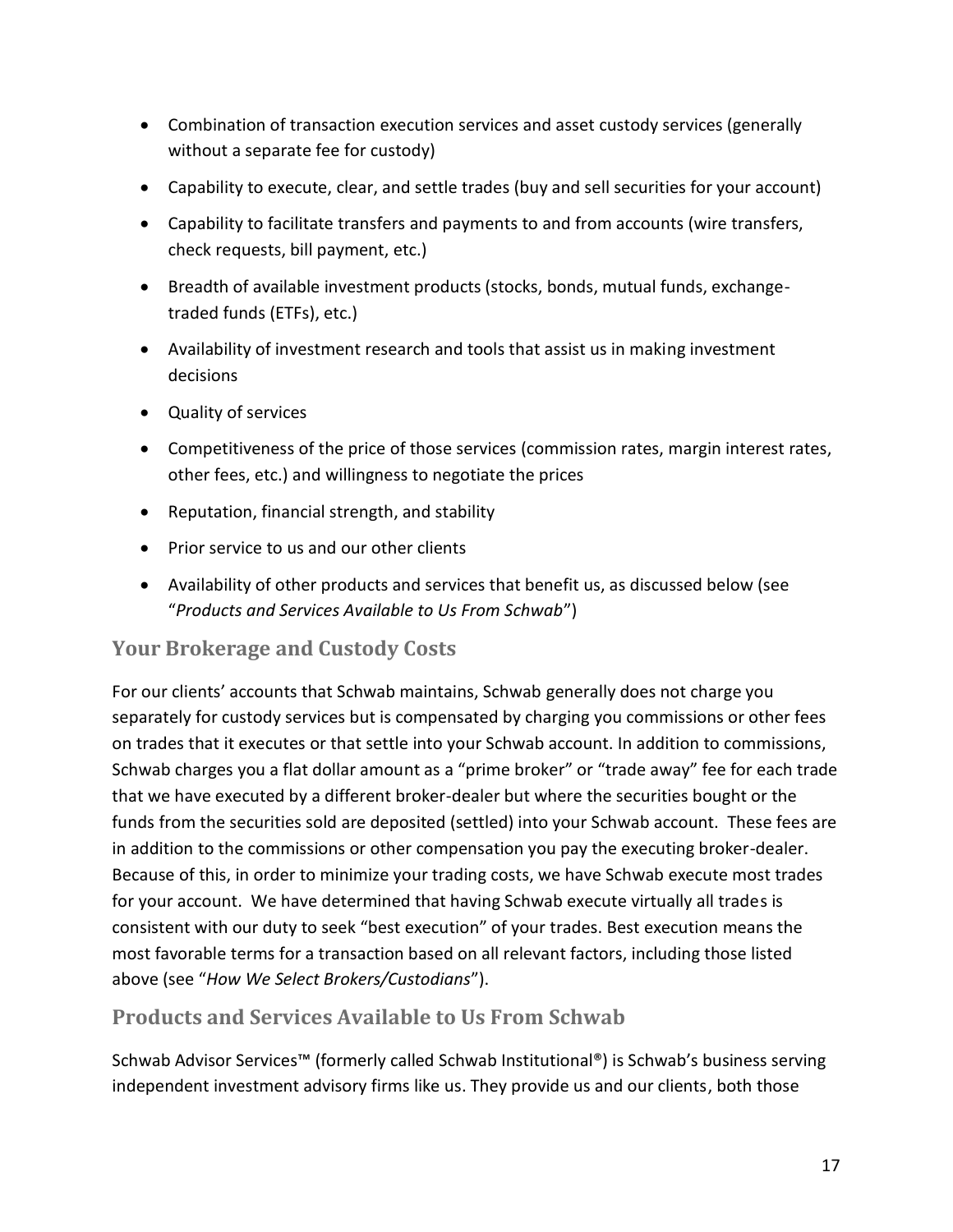enrolled in the Program and those not enrolled in the Program, with access to its institutional brokerage— trading, custody, reporting, and related services—many of which are not typically available to Schwab retail customers. Schwab also makes available various support services. Some of those services help us manage or administer our clients' accounts, while others help us manage and grow our business. Schwab's support services generally are available on an unsolicited basis (we don't have to request them) and at no charge to us. Following is a more detailed description of Schwab's support services:

#### Services That Benefit You.

Schwab's institutional brokerage services include access to a broad range of investment products, execution of securities transactions, and custody of client assets. The investment products available through Schwab include some to which we might not otherwise have access or that would require a significantly higher minimum initial investment by our clients. Schwab's services described in this paragraph generally benefit you and your account.

#### Services That May Not Directly Benefit You.

Schwab also makes available to us other products and services that benefit us but may not directly benefit you or your account. These products and services assist us in managing and administering our clients' accounts. They include investment research, both Schwab's own and that of third parties. We may use this research to service all or a substantial number of our clients' accounts, including accounts not maintained at Schwab. In addition to investment research, Schwab also makes available software and other technology that:

- Provide access to client account data (such as duplicate trade confirmations and account statements)
- Facilitate trade execution and allocate aggregated trade orders for multiple client accounts
- Provide pricing and other market data
- Facilitate payment of our fees from our clients' accounts
- Assist with back-office functions, recordkeeping, and client reporting

#### Services That Generally Benefit Only Us.

Schwab also offers other services intended to help us manage and further develop our business enterprise. These services include:

- Educational conferences and events
- Consulting on technology, compliance, legal, and business needs
- Publications and conferences on practice management and business succession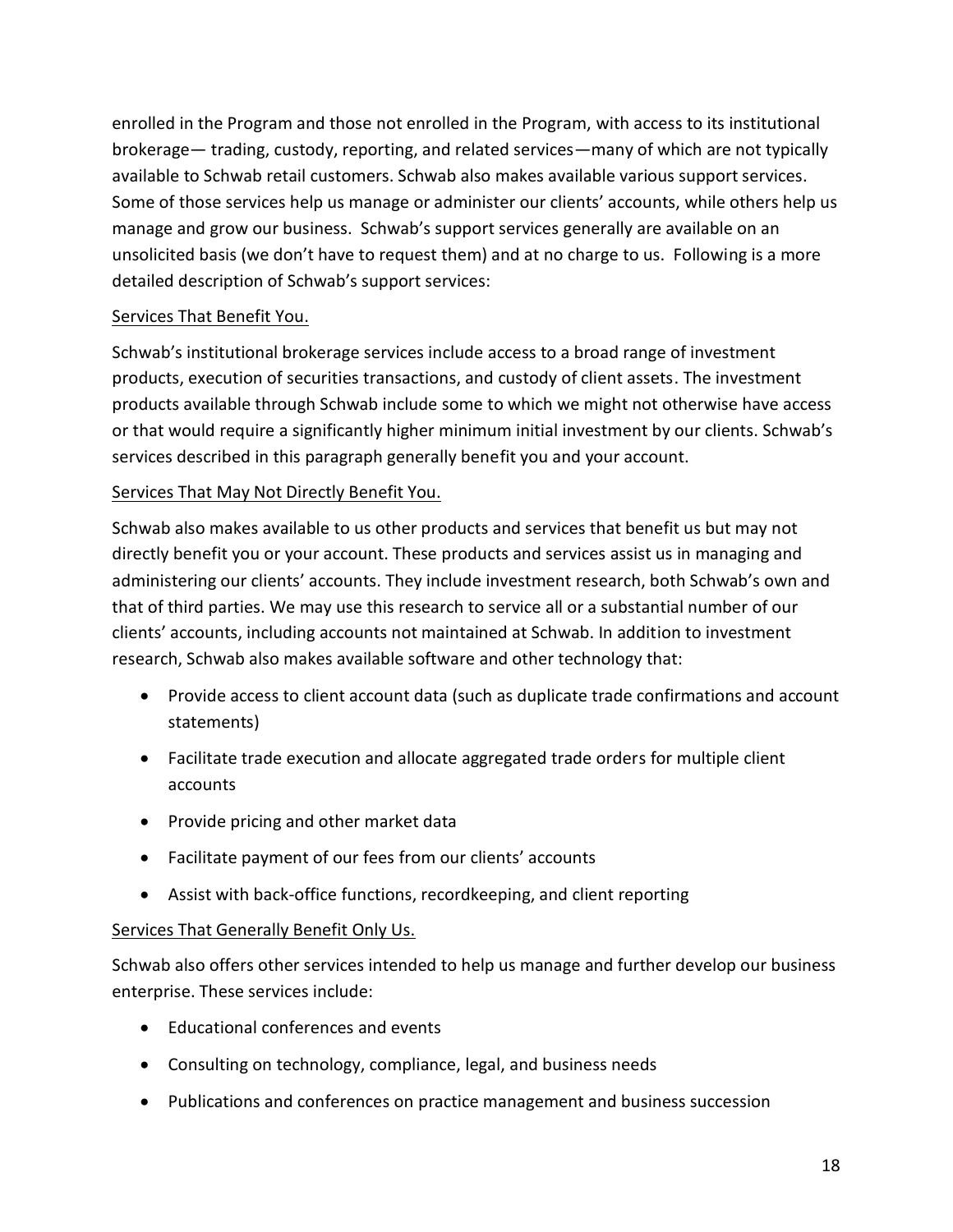• Access to employee benefits providers, human capital consultants, and insurance providers

Schwab may provide some of these services itself. In other cases, it will arrange for third-party vendors to provide the services to us. Schwab may also discount or waive its fees for some of these services or pay all or a part of a third party's fees. Schwab may also provide us with other benefits, such as occasional business entertainment of our personnel.

TrustTree Financial LLC does not have any affiliation with Broker-Dealers. Specific custodian recommendations are made to client based on their need for such services. We recommend custodians based on the reputation and services provided by the firm.

#### **1. Research and Other Soft-Dollar Benefits**

We currently do not receive soft dollar benefits.

#### **2. Brokerage for Client Referrals**

We receive no referrals from a broker-dealer or third party in exchange for using that brokerdealer or third party.

#### **3. Clients Directing Which Custodian to Use**

We do recommend a specific custodian for clients to use, however, clients may custody their assets at a custodian of their choice. Clients may also direct us to use a specific broker-dealer to execute transactions. By allowing clients to choose a specific custodian, we may be unable to achieve most favorable execution of client transaction and this may cost clients' money over using a lower-cost custodian. With respect to the "Program" as described in Item 4, we may have an incentive to recommend that our clients maintain their accounts with Schwab based on our interest in receiving Schwab's services that benefit our business rather than based on the client's interest in receiving the best value in custody services and the most favorable execution of transactions. This is a potential conflict of interest. We believe, however, that our selection of Schwab as custodian and broker is in the best interests of our clients. It is primarily supported by the scope, quality, and price of Schwab's services and not Schwab's services that benefit only us. We consistently review our arrangement to ensure that our use of Schwab's services is appropriate for each of our clients.

### **Aggregating (Block) Trading for Multiple Client Accounts**

Investment advisers may elect to purchase or sell the same securities for several clients at approximately the same time when they believe such action may prove advantageous to clients. This process is referred to as aggregating orders, batch trading or block trading. We do not engage in block trading. It should be noted that implementing trades on a block or aggregate basis may be less expensive for client accounts; however, it is our trading policy is to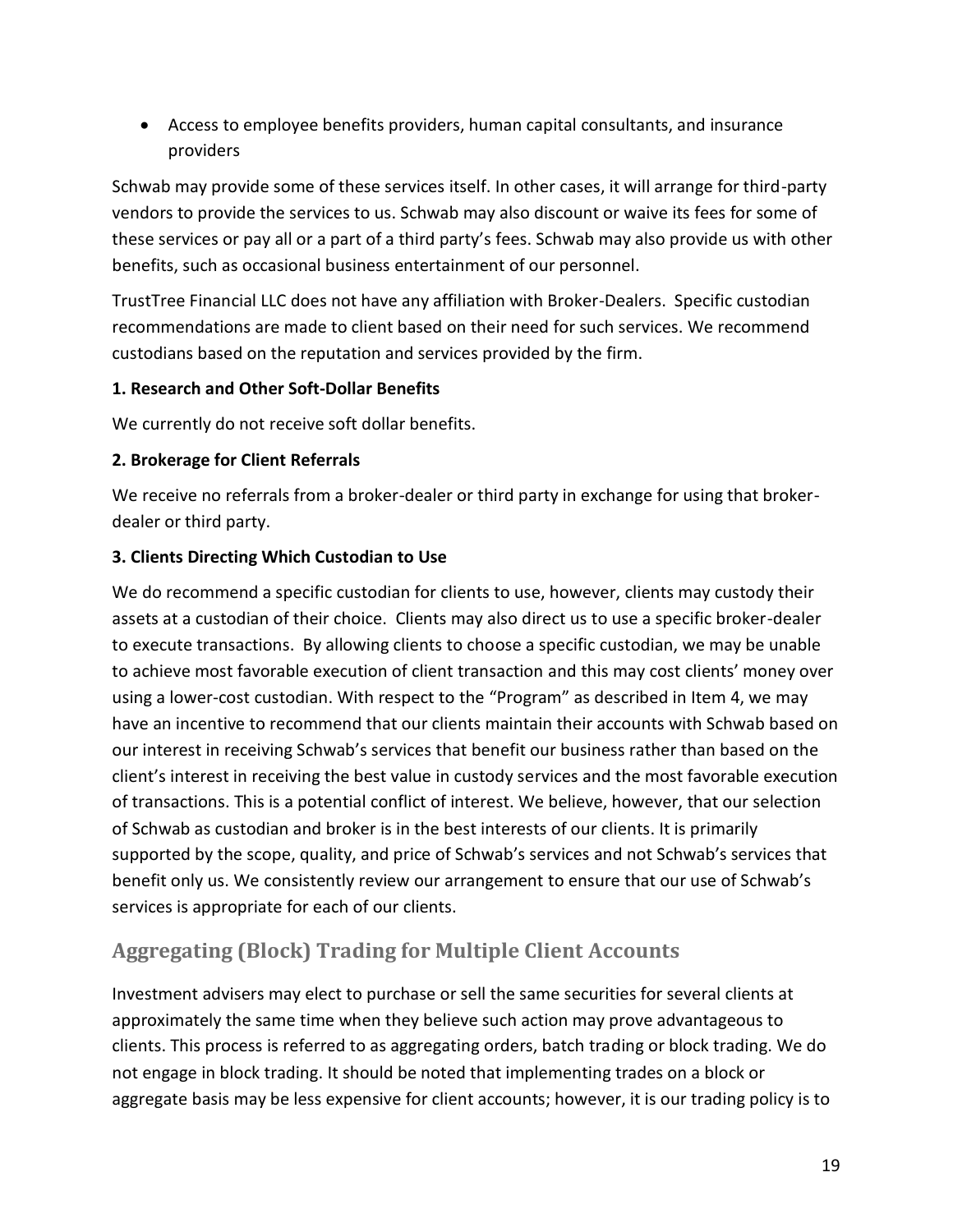implement all client orders on an individual basis. Therefore, we do not aggregate or "block" client transactions. Considering the types of investments, we hold in advisory client accounts, we do not believe clients are hindered in any way because we trade accounts individually. This is because we develop individualized investment strategies for clients and holdings will vary. Our strategies are primarily developed for the long-term and minor differences in price execution are not material to our overall investment strategy.

## <span id="page-19-0"></span>Item 13: Review of Accounts

Client accounts with the Investment Management Service will be reviewed on an ongoing basis by Brandon R. Opre, President and CCO. The account is reviewed with regards to the client's investment policies and risk tolerance levels. Events that may trigger a special review would be unusual performance, addition or deletions of client imposed restrictions, excessive drawdown, volatility in performance, or buy and sell decisions from the firm or per client's needs.

Clients will receive trade confirmations from the custodian for each transaction in their accounts as well as monthly or quarterly statements and annual tax reporting statements from their custodian showing all activity in the accounts, such as receipt of dividends and interest.

TrustTree will provide written reports to Investment Management clients on a quarterly basis. We urge clients to compare these reports against the account statements they receive from their custodian. TrustTree may communicate more frequently to discuss accounts and circumstances with a combination of mailings, emails, phone calls, and face-to-face meetings.

## <span id="page-19-1"></span>Item 14: Client Referrals and Other Compensation

We receive an economic benefit from Schwab in the form of the support products and services it makes available to us and other independent investment advisors whose clients maintain their accounts at Schwab. These products and services, how they benefit us, and the related conflicts of interest are described above (see "Item 12: Brokerage Practices"). The availability to us of Schwab's products and services is not based on us giving particular investment advice, such as buying particular securities for our clients.

We do not directly or indirectly compensate anyone for client referrals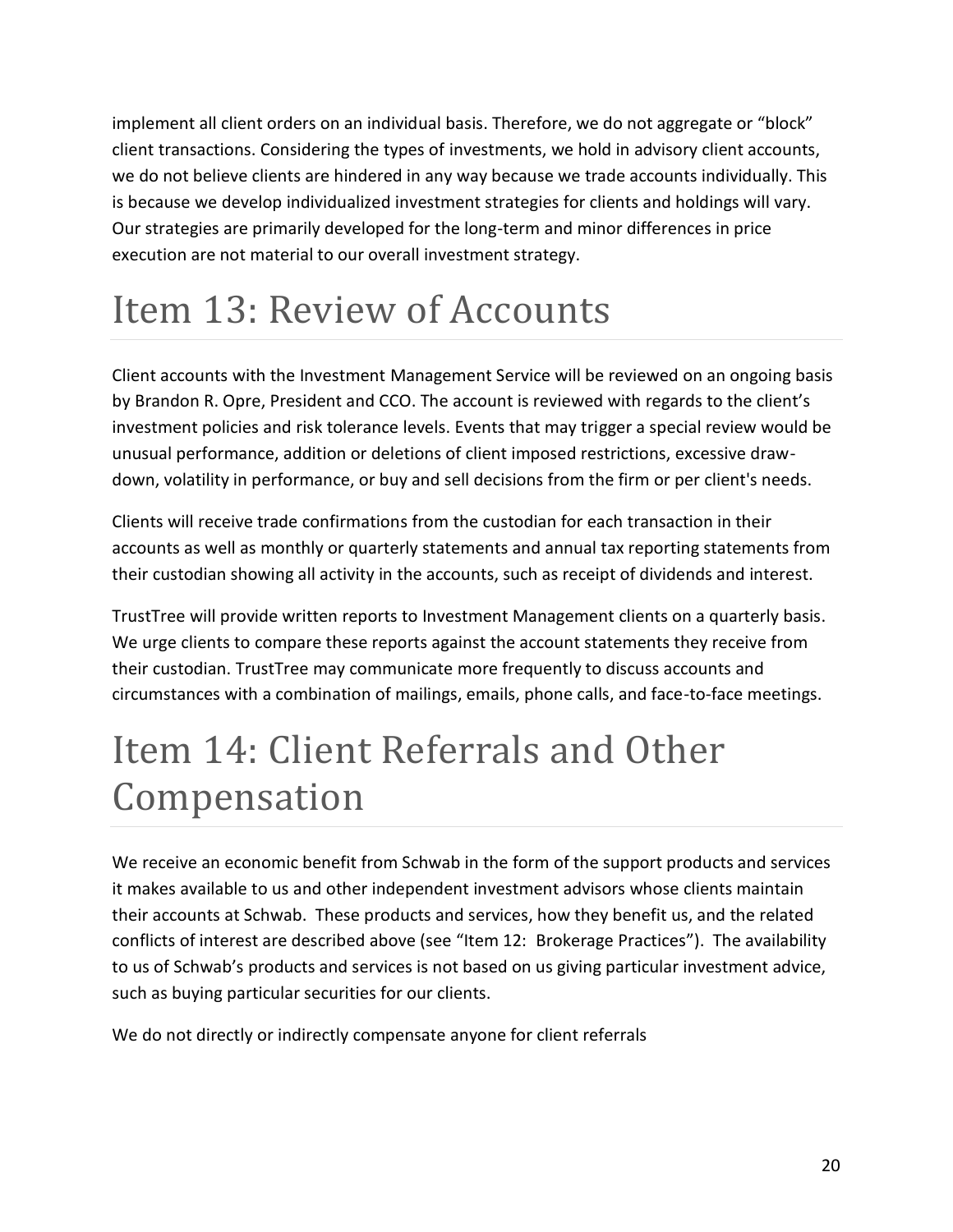## <span id="page-20-0"></span>Item 15: Custody

TrustTree does not accept custody of client funds. Clients should receive at least quarterly statements from the broker dealer, bank or other qualified custodian that holds and maintains client's investment assets. We urge you to carefully review such statements and compare such official custodial records to the account statements or reports that we may provide to you. Our statements or reports may vary from custodial statements based on accounting procedures, reporting dates, or valuation methodologies of certain securities.

For client accounts in which TrustTree directly debits their advisory fee, including any accounts in the "Program":

- i. TrustTree will send a copy of its invoice to the custodian at the same time that it sends the client a copy.
- ii. The custodian will send at least quarterly statements to the client showing all disbursements for the account, including the amount of the advisory fee.
- iii. The client will provide written authorization to TrustTree, permitting them to be paid directly for their accounts held by the custodian.

## <span id="page-20-1"></span>Item 16: Investment Discretion

For those client accounts where we provide investment management services, we maintain full discretion over client accounts with respect to securities to be bought and sold and the amount of securities to be bought and sold. Investment discretion is explained to clients in detail when an advisory relationship has commenced. At the start of the advisory relationship, the client will execute a Limited Power of Attorney, which will grant our firm discretion over the account. Additionally, the discretionary relationship will be outlined in the advisory contract and signed by the client. Clients may impose reasonable restrictions on investing in certain securities, types of securities, or industry sectors. These restrictions must be made to TrustTree in writing.

## <span id="page-20-2"></span>Item 17: Voting Client Securities

TrustTree's Advisory Agreement discloses to clients that TrustTree may have the ability to vote on any client proxies. When clients open accounts, they are asked whether they would like to receive the proxies or have the proxies sent to TrustTree. If the client directs the proxies to TrustTree, they are informed that TrustTree generally does not vote the proxies nor is required to take any action. TrustTree does not vote most proxies because in the vast majority of proxy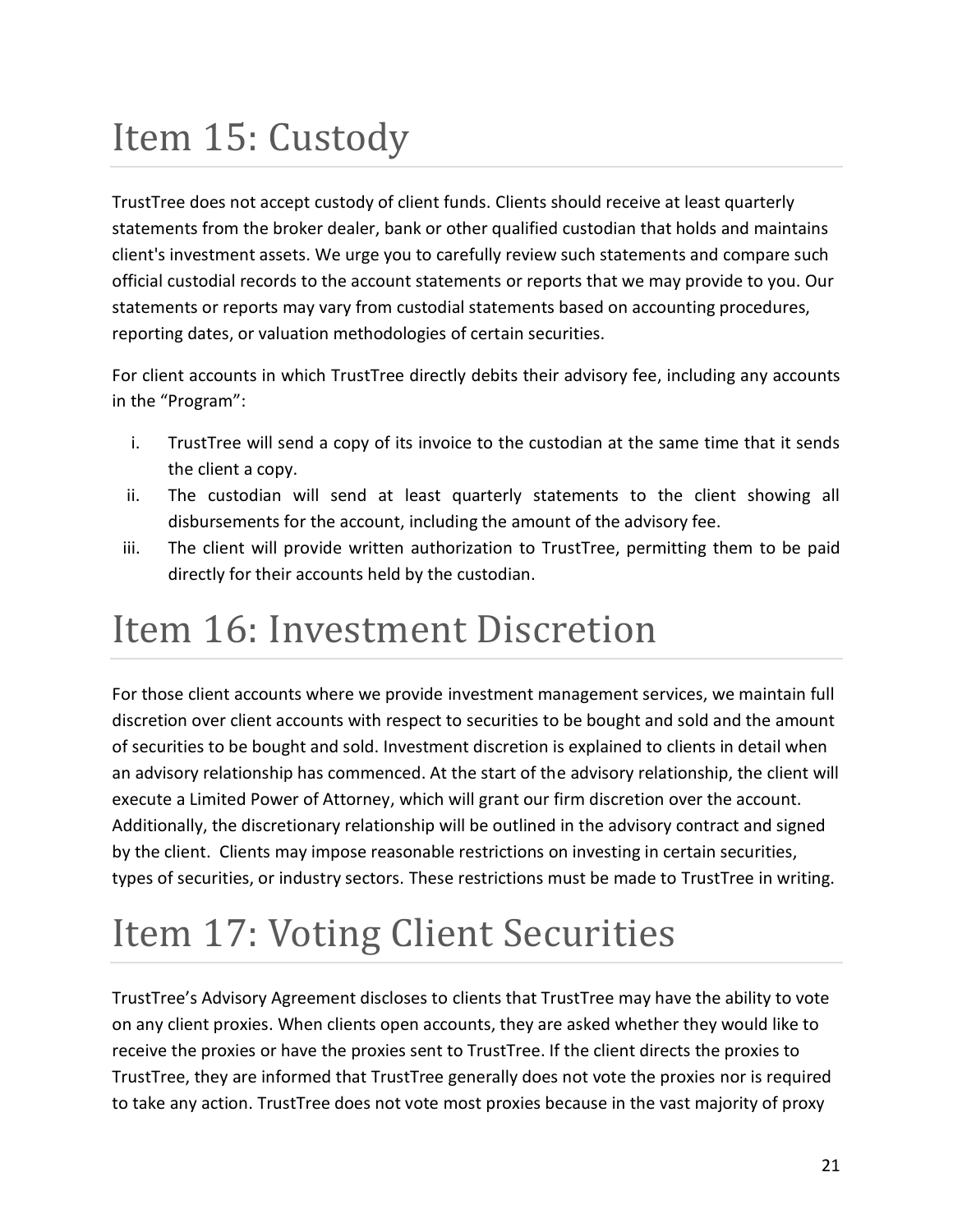voting matters, the recommendations of directors are overwhelmingly approved. Similarly, the adviser is relatively small and unlikely to affect to overall voting results. Although it may not vote, TrustTree does review proxy information as a part of its research process. And on certain occasions, such as voting on a corporate merger, the adviser will vote on behalf of the client. When voting proxies, TrustTree's utmost concern is that all decisions be made solely in the best interest of the client. If a conflict of interest between the adviser and the client is present in a proxy voting matter, the adviser will abstain from voting a client's proxy and inform the client of the conflict. The client may request at any time, in writing, information concerning the voting of proxies.

## <span id="page-21-0"></span>Item 18: Financial Information

Registered Investment Advisers are required in this Item to provide you with certain financial information or disclosures about our financial condition. We have no financial commitment that impairs our ability to meet contractual and fiduciary commitments to clients, and we have not been the subject of a bankruptcy proceeding.

We do not have custody of client funds or securities or require or solicit prepayment of more than \$500 in fees per client six months in advance.

## <span id="page-21-1"></span>Item 19: Requirements for State-Registered Advisers

### **Identify Principal Executive Officer and Management Person**

*Principal Executive Officer and Management Person*  Brandon R. Opre

Refer to the Form ADV Part 2B for additional background information about Brandon R. Opre.

**Decribe Business Other Than Investment Advice**

TrustTree does not have any other business other than investment advice.

**Describe How Supervised Persons are Compensated with Performance Based Fees**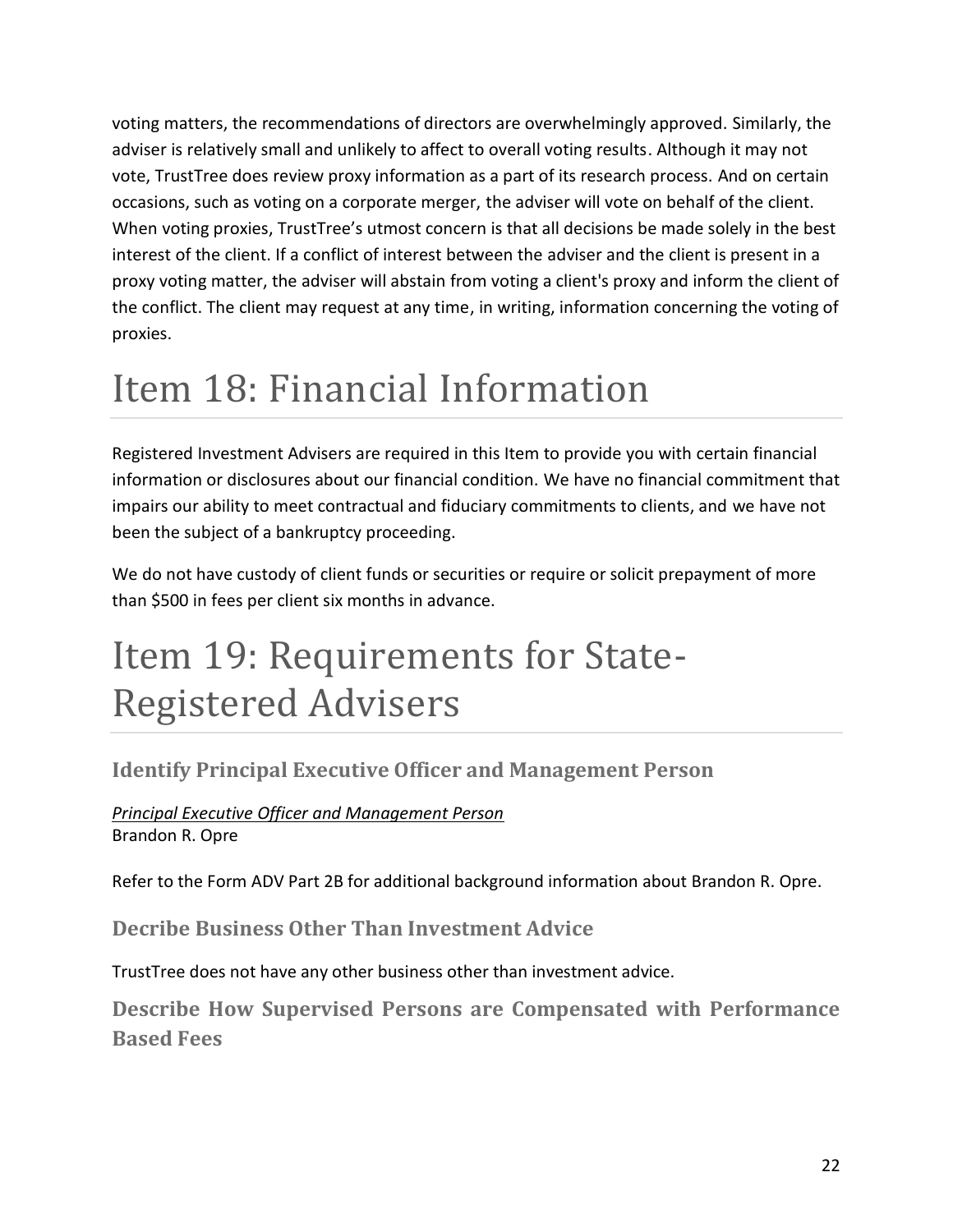Neither our firm, nor any persons associated with our firm are compensated for advisory services with performance-based fees. Refer to the Performance-Based Fees and Side-By-Side Management section above for additional information on this topic.

**Describe if a Management Person has been Subject to a Disciplinary Event**

No management person at TrustTree Financial LLC has ever been involved in an arbitration claim of any kind or been found liable in a civil, self-regulatory organization, or administrative proceeding.

**Describe any Relationship with an Issuer of Securities**

TrustTree Financial LLC, nor Brandon R. Opre, have any material relationship or arrangement with any issuer of securities.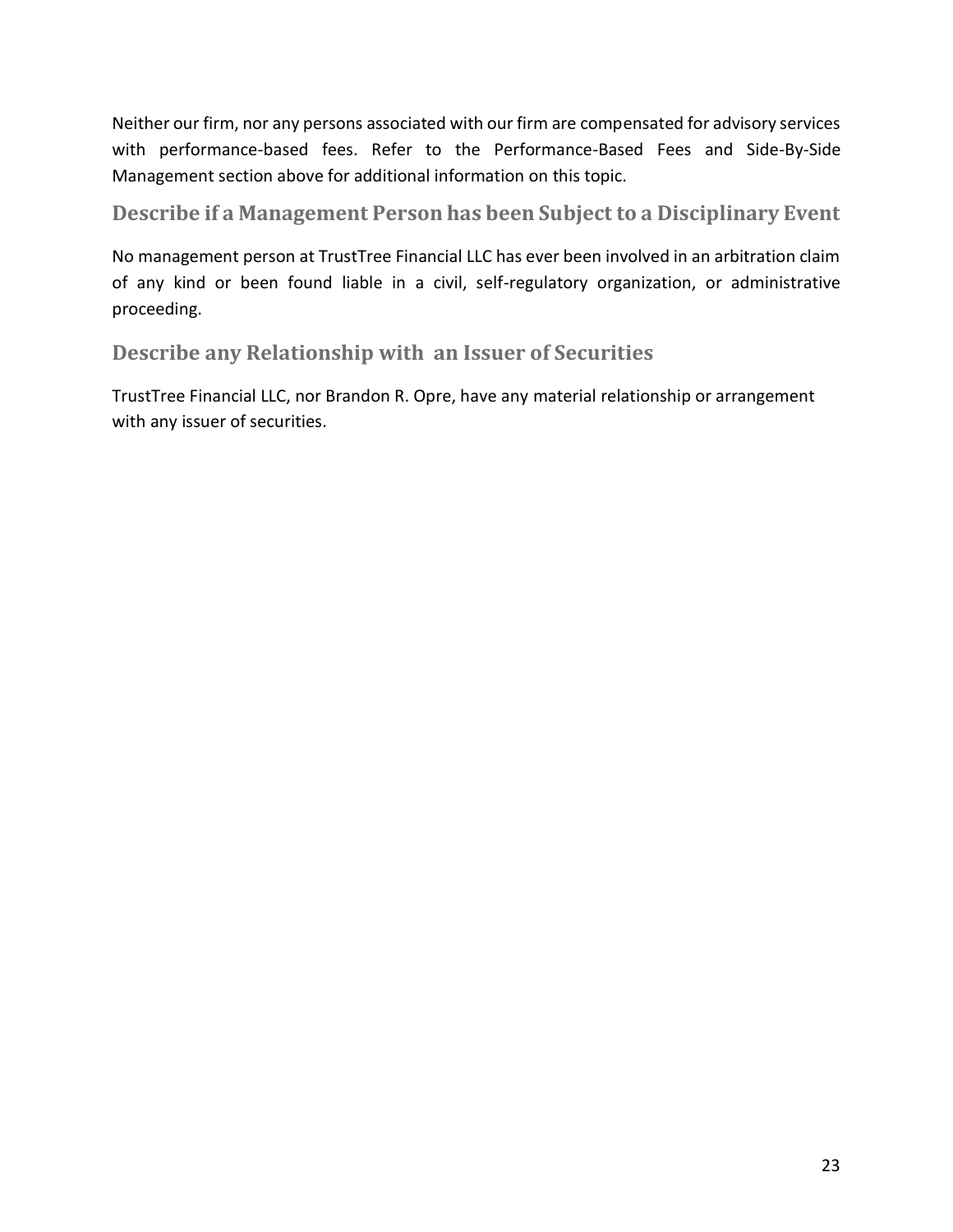## Brochure Supplement – Form ADV Part 2B

### **Brandon R. Opre, CFP®**

President, and Chief Compliance Officer

### TrustTree Financial LLC

8712 Lindholm Dr. Ste. 300 Huntersville, NC 28078 And 110 SE 6<sup>th</sup> Street, Ste. 1700 Fort Lauderdale, FL 33301 (754) 703-6773

Dated January 11, 2022

Item 1: Cover Page

This brochure supplement provides information about Brandon R. Opre that supplements the TrustTree Financial LLC ("TrustTree") brochure. A copy of that brochure precedes this supplement. Please contact Brandon R. Opre if the TrustTree brochure is not included with this supplement or if you have any questions about the contents of this supplement.

Additional information about Brandon R. Opre is available on the SEC's website at [www.adviserinfo.sec.gov](http://www.adviserinfo.sec.gov/) which can be found using the identification number 2654179.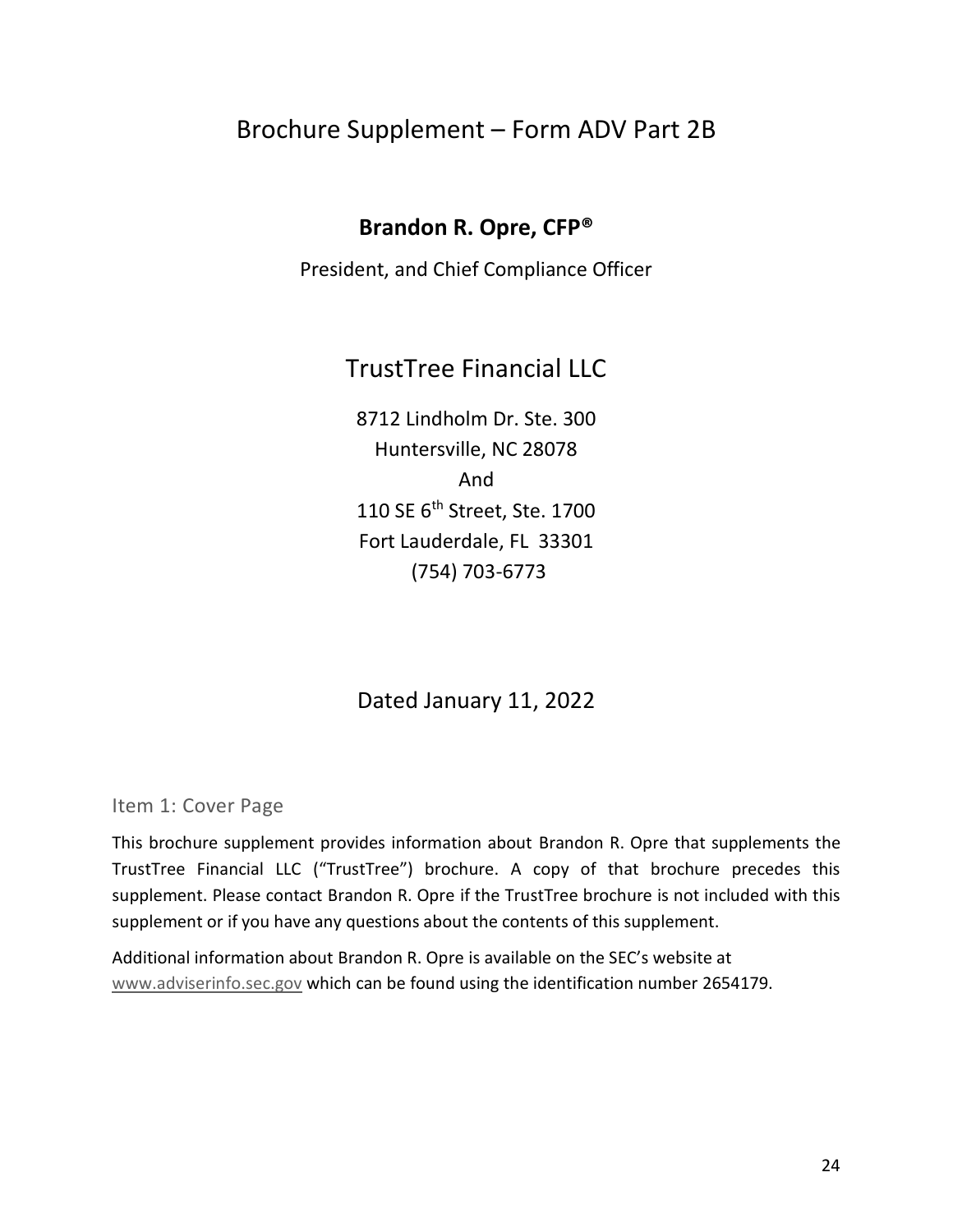## Item 2: Educational Background and Business Experience

**Brandon R. Opre®**

#### Born: 1973

**Educational Background**

- 1995, Bachelor of Science, Finance, Penn State University
- 2010, Master of Business Administration, Florida Atlantic University

**Business Experience** 

- 04/2017 Present, TrustTree Financial LLC, President and CCO
- 02/2012 04/2017, Ameriprise Financial Services, Financial Adviser, Franchise Owner

### **Professional Designations, Licensing & Exams**

**CFP (Certified Financial Planner)** ®**:** CFP® certificants must have a minimum of three years' workplace experience in financial planning and develop their theoretical and practical financial planning knowledge by completing a comprehensive course of study approved by CFP® Board. They must pass a comprehensive 2-day, 10-hour CFP® Certification Examination that tests their ability to apply financial planning knowledge in an integrated format. As a final step to certification, CFP® practitioners agree to abide by a strict code of professional conduct.

## Item 3: Disciplinary Information

No management person at TrustTree Financial LLC has ever been involved in an arbitration claim of any kind or been found liable in a civil, self-regulatory organization, or administrative proceeding.

## Item 4: Other Business Activities

Brandon R. Opre is licensed to sell life and disability insurance and may engage in product sales with our clients, for which he will receive additional compensation. Any commissions received through life or disability insurance sales do not offset advisory fees the client may pay for advisory services under TrustTree.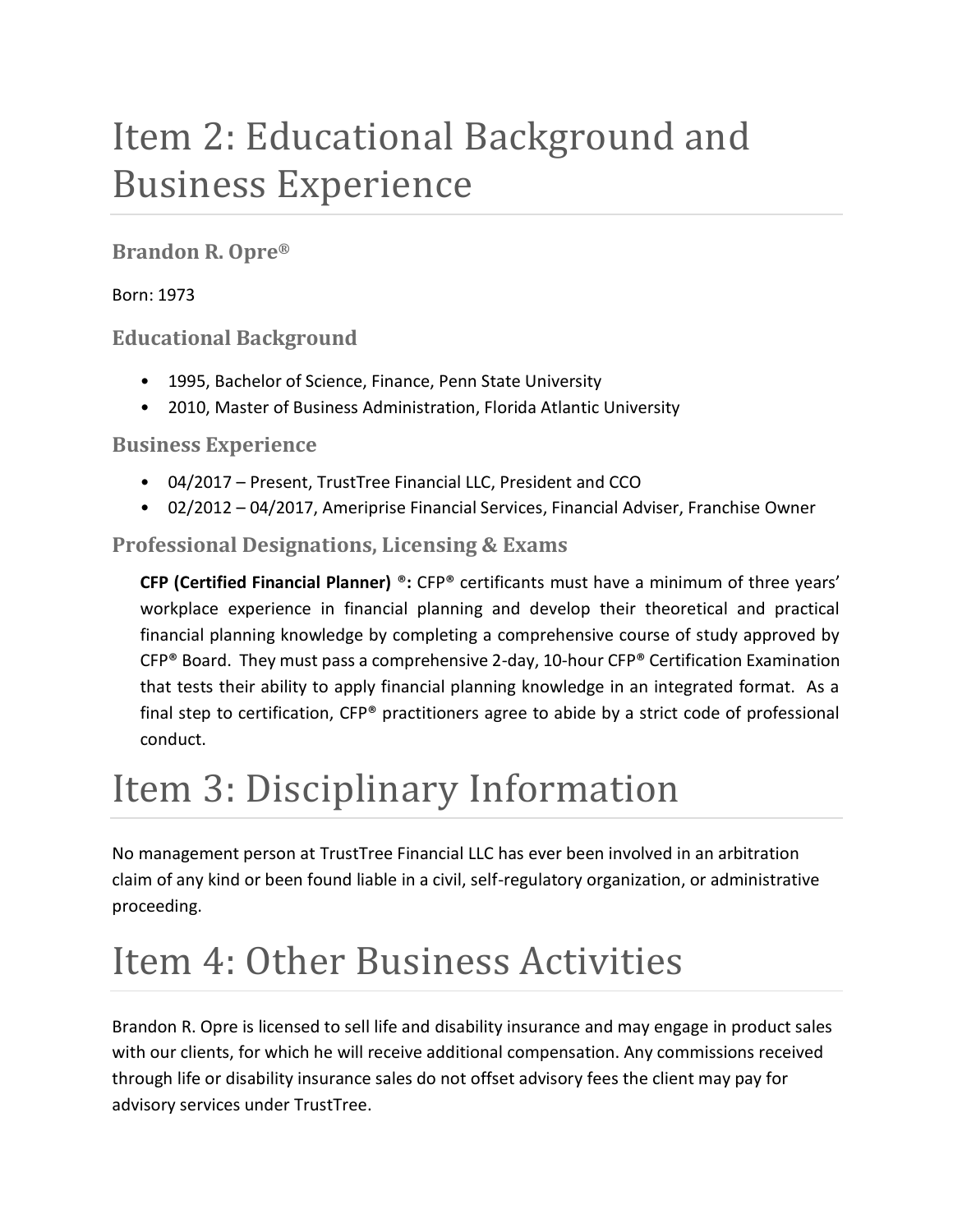Additionally, Mr. Opre dedicates about 10 hours a week as President of "A Prom to Remember", a 501c3 charity which helps benefit kids with cancer.

## Item 5: Additional Compensation

Brandon R. Opre does not receive any economic benefit from any person, company, or organization, in exchange for providing clients advisory services through TrustTree.

## Item 6: Supervision

Brandon R. Opre, as President and Chief Compliance Officer of TrustTree, is responsible for supervision. He may be contacted at the phone number on this brochure supplement.

## Item 7: Requirements for State Registered Advisers

Brandon R. Opre has NOT been involved in an arbitration, civil proceeding, self-regulatory proceeding, administrative proceeding, or a bankruptcy petition.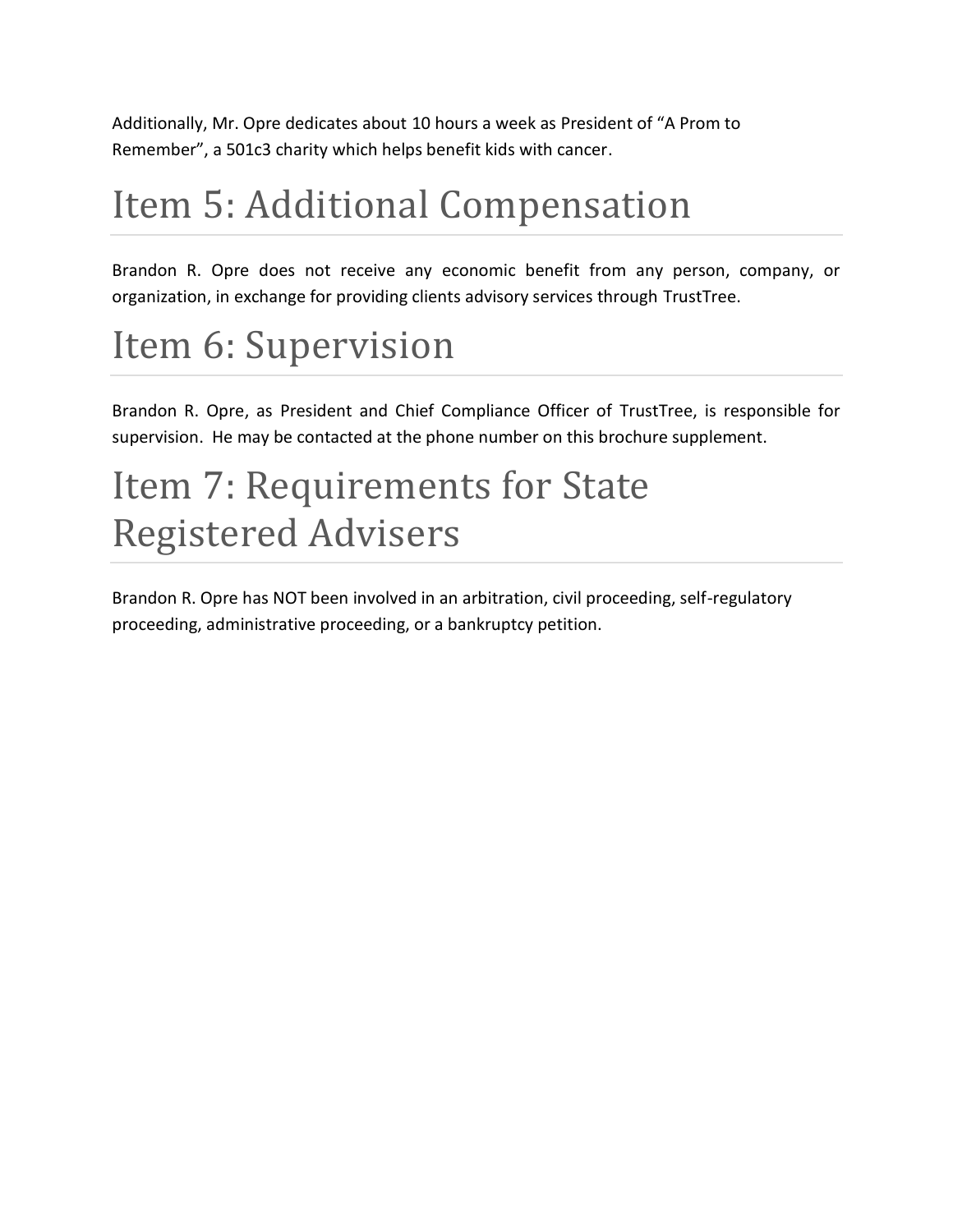### Brochure Supplement – Form ADV Part 2B

### Paul K Turadilok

110 SE 6<sup>th</sup> Street, Ste. 1700 Fort Lauderdale, FL 33301 (305) 205-6796

### TrustTree Financial LLC

8712 Lindholm Dr. Ste. 300 Huntersville, NC 28078 (754) 703-6773

January 11, 2022

Item 1: Cover Page

This brochure supplement provides information about Paul K Turadilok that supplements the TrustTree Financial LLC ("TrustTree") brochure. A copy of that brochure precedes this supplement. Please contact Brandon R. Opre if the TrustTree brochure is not included with this supplement or if you have any questions about the contents of this supplement.

Additional information about Paul Turadilok is available on the SEC's website at [www.adviserinfo.sec.gov](http://www.adviserinfo.sec.gov/) which can be found using the identification number 2603666.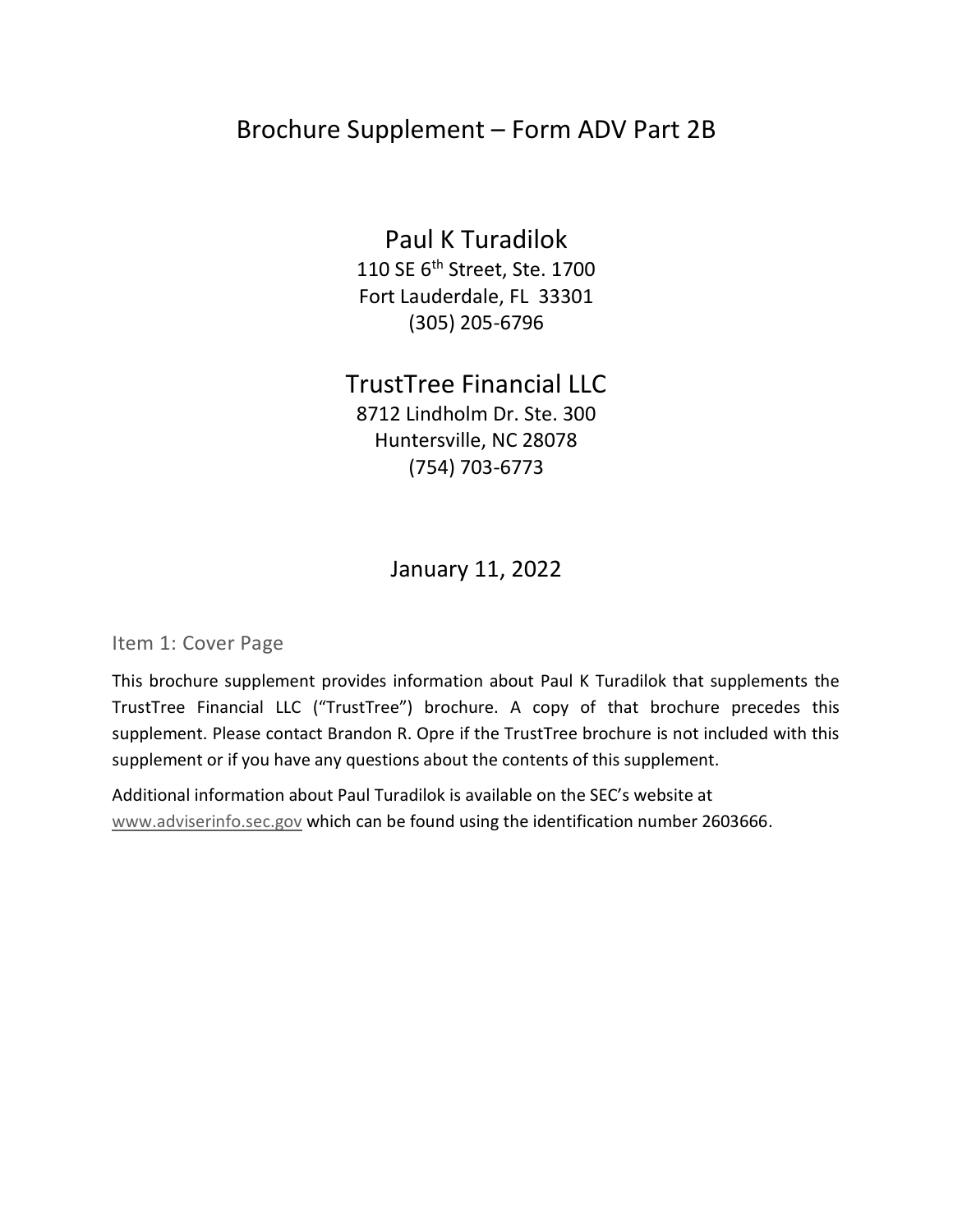## Item 2: Educational Background and Business Experience

### **Paul K Turadilok**

#### Born: 1973

### **Educational Background**

• 1994, Bachelor of Business Administration, International Finance and Marketing, University of Miami, (Coral Gables, Florida)

#### **Business Experience**

- 06/2020 Present, TrustTree Financial LLC, Investment Advisor Representative
- 08/2020 Present, Capstone Mortgage Lending LLC, Mortgage Loan Originator
- 03/2014 06/2020, HSBC Bank USA/HSBC Securities (USA) Inc., Premier Relationship Adviser
- 09/2013 02/2014, Sun Trust Bank/Sun Trust Investment Services, Inc., Premier Banker
- 10/2009 06/2012, Merrill Lynch. Pierce , Fenner & Smith, Inc., Wealth Management Banker
- 05/2000 10/2009, Bank of America/Banc of America Investment Services, Premier Client Manager

## Item 3: Disciplinary Information

There are no material legal or disciplinary events for this professional.

Additional information about Paul Turadilok may be found on the Financial Industry Regulatory Authority (FINRA) website at www.finra.org/brokercheck or on the Securities Exchange Commission (SEC) website at www.adviserinfo.sec.gov.

## Item 4: Other Business Activities

Paul K Turadilok is licensed to sell life and disability insurance and may engage in product sales with our clients, for which he will receive additional compensation. Any commissions received through life or disability insurance sales do not offset advisory fees the client may pay for advisory services under TrustTree.

Mr. Turadilok is a Mortgage Loan Originator for Capstone Mortgage Lending LLC. Mr. Turadilok receives compensation for loans that close based on the loan amount. Capstone Mortgage Lending is not affiliated with TrustTree Financial LLC and TrustTree Financial receives no fees from Capstone.